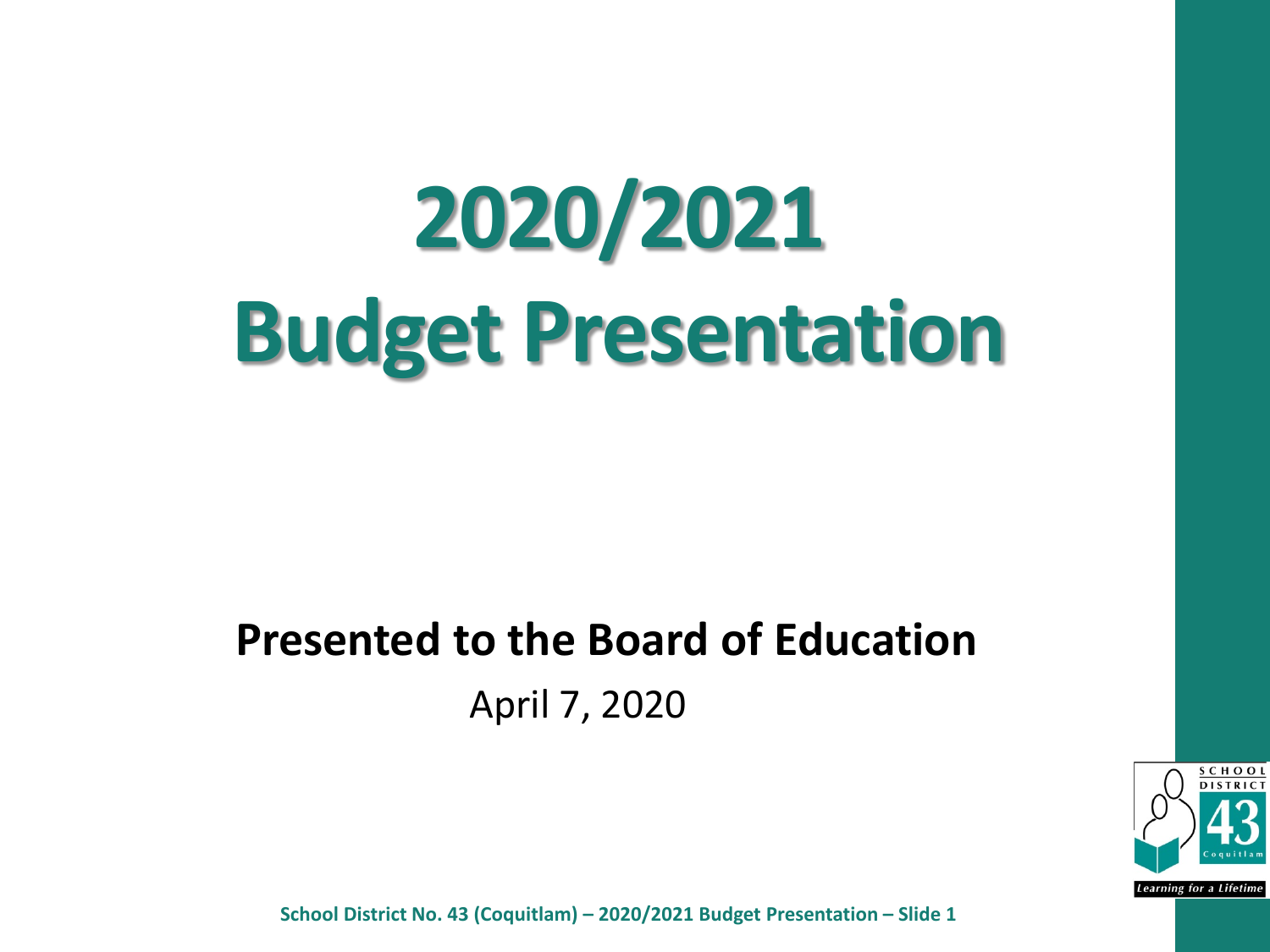### **Presentation Agenda**

- 1. Key Dates
- 2. Directions 2020 and Financial Governance
- 3. 2020/21 Proposed Budget
	- Significant Influences
	- Funding
	- Staffing, Salaries and Expenses
	- Special Purpose Funds and Capital
- 5. Risks Factors
- 6. Multi-Year Forecast

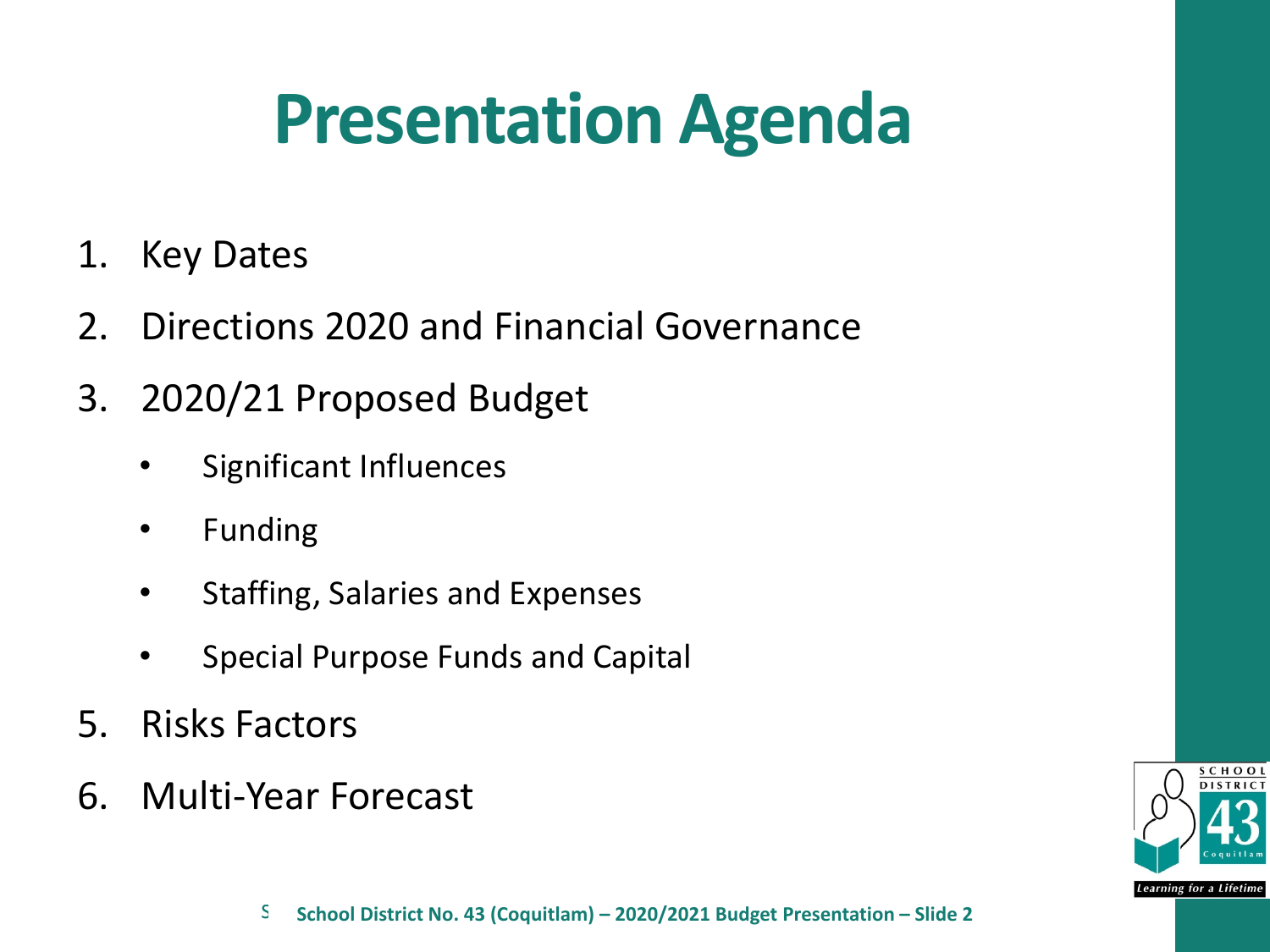### **Key Budget Dates**

- February 11 Stakeholder and Public / Budget Input Meeting
- February 18 Provincial Budget announcement
- March 12 Ministry announcement of 2020/21 preliminary operating grant
- April 7 Public Board Meeting 2020/21 Proposed Budget
- April 14 Special Public Budget Meeting -Stakeholder Feedback Comments
- April 21 Public Board Meeting and Board -Approval of the 2020/21 Budget

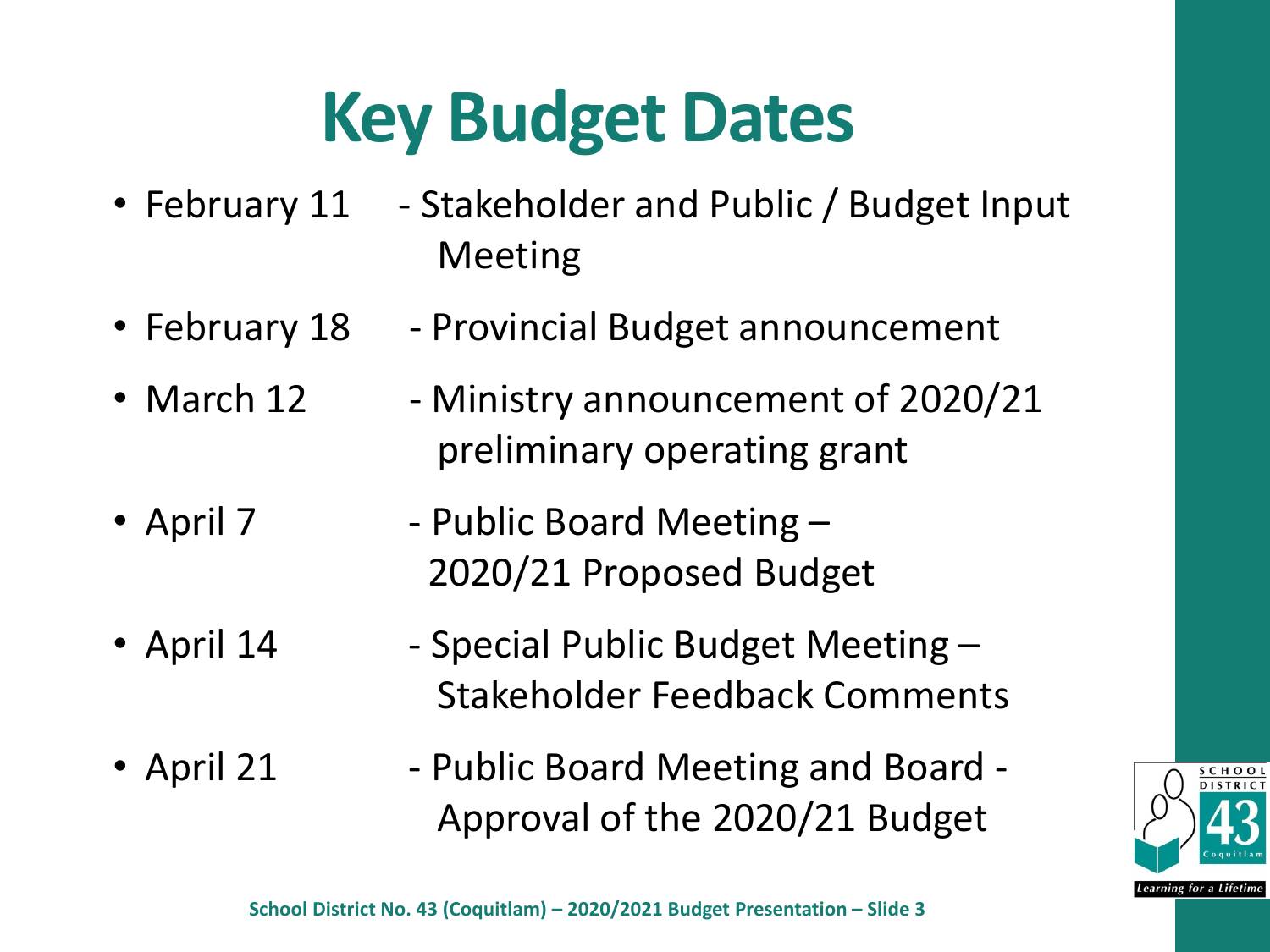### **Explaining the Budget Approval Cycle**

As per the School Act (Sec 113), School Districts are required to file a balanced budget by June 30 each year.

So why does SD43 need to complete the budget process in April?

- Funding for next year not announced until March 15<sup>th</sup>
- Time required to prepare draft preliminary budget to align with the provided funding.
- SD43 has contractual obligations that stipulate a 60 day notification period to meet certain commitments. (required for staffing layoff notification).
- As an outcome, the public presentation of the budget, the subsequent discussion, public comments, and final Board approval is squeezed into the month of April.

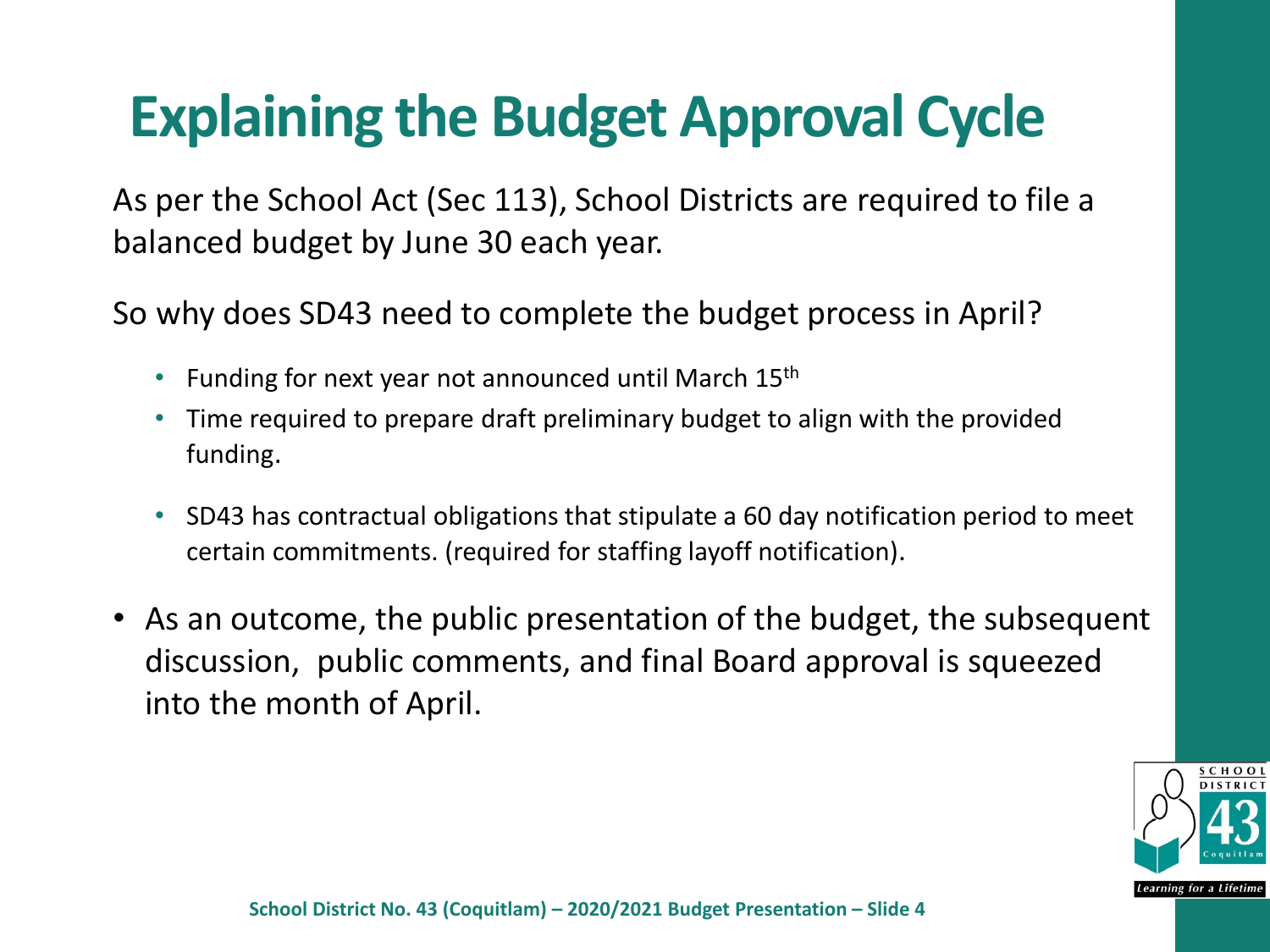### *Directions 2020*

#### Financial framework is guided by our

*Directions 2020* 

goals and objectives:

- **Achieve Student Success**
- **Enhance Learning Through Technology**
- **Foster a Sustainable**

**Educational Organization**





**Learning for a Lifetime** 

School District No. 43 (Coquitlam) – 2019/2020 Budget Presentation – Slide 5 **School District No. 43 (Coquitlam) –2020/2021 Budget Presentation – Slide 5**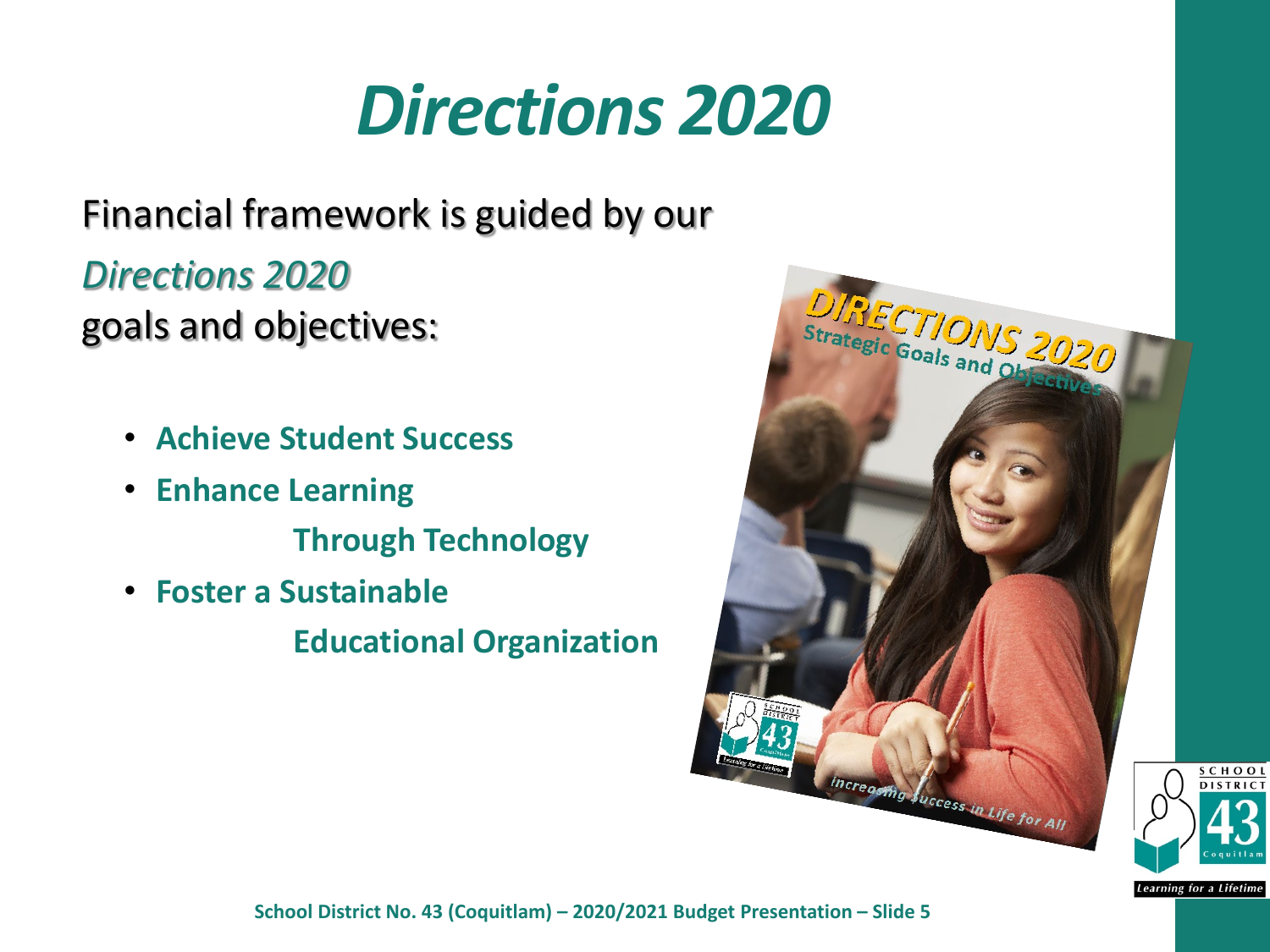### **Financial Governance Framework**



School District No. 43 (Coquitlam) – 2019/2020 Budget Presentation – Slide 6 **School District No. 43 (Coquitlam) – 2020/2021 Budget Presentation – Slide 6**

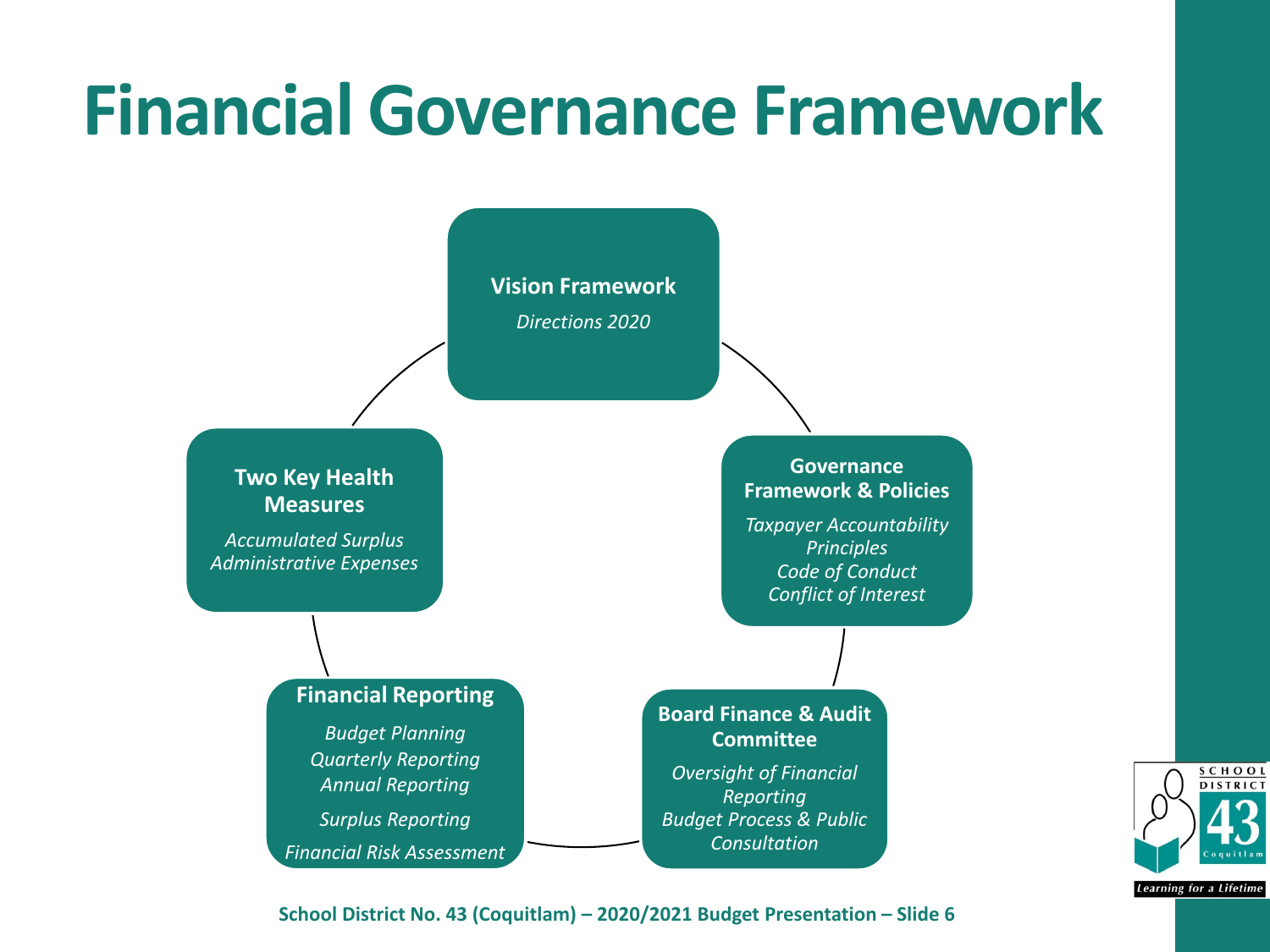### **Financial Statement Discussion & Analysis**

We have increased the level of transparency with more detailed and open discussion of our financial outcomes, explaining variances to budget and projecting expected outcomes for the year.

The quarterly financial report has also been standardized.



SCHOO

Learning for a Lifetime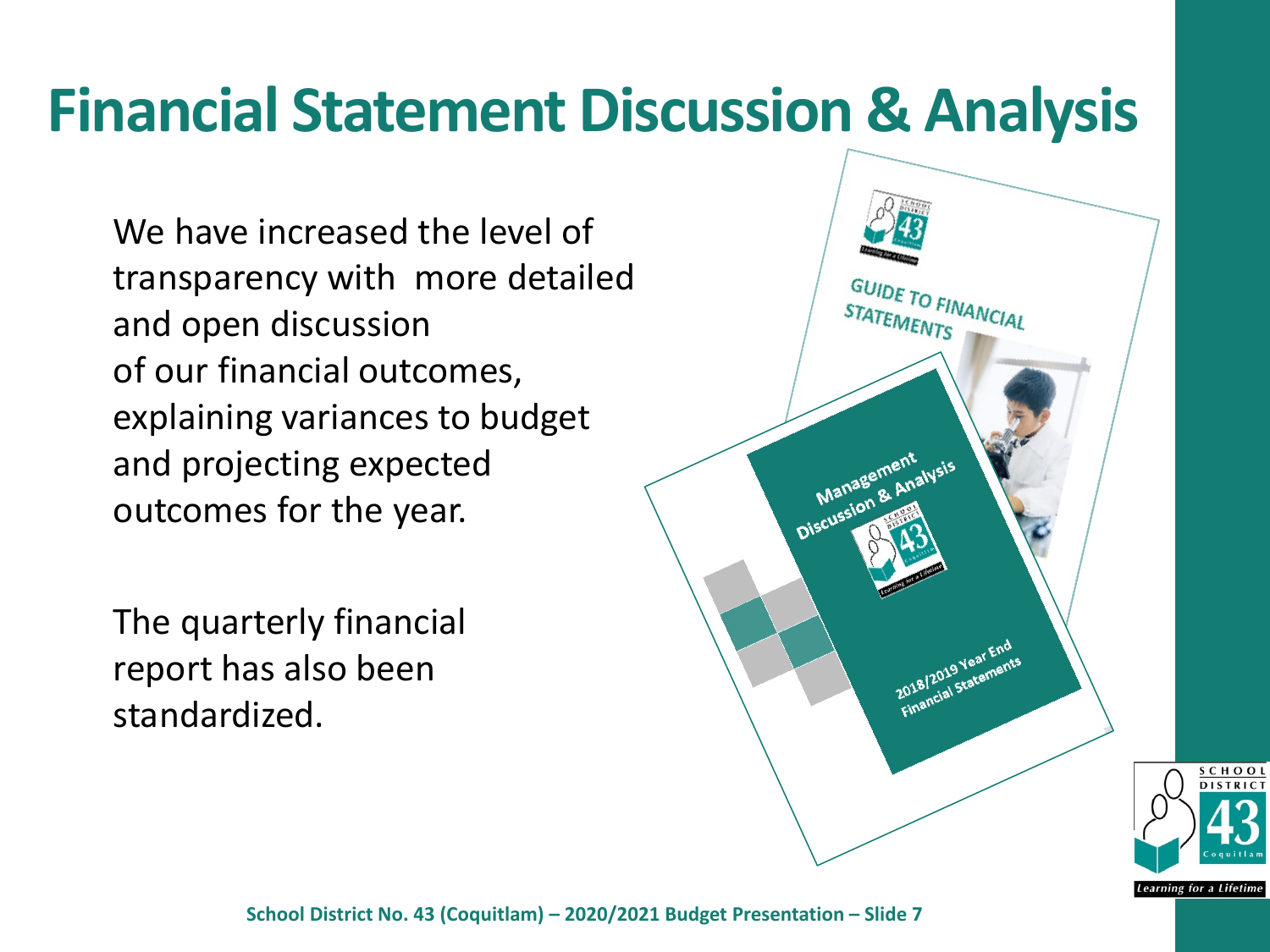### **2019-20 Staffing Increments**

- The Superintendent provided, in detail, our School District's achievements against our *Directions 2020* Strategic Plan
- Additional positions added during the year as funding levels were confirmed and additional student needs defined:
	- Teaching positions increase of +17.15 FTE including CEF funded positions.
	- Fducation Assistants increase of +7.0 FTF
	- This was accomplished in an environment in which a funding shortfall for labour agreement settlements and the employer health tax, totaled \$1.2 million
- Provided additional resources (equipment, supplies, and release time)

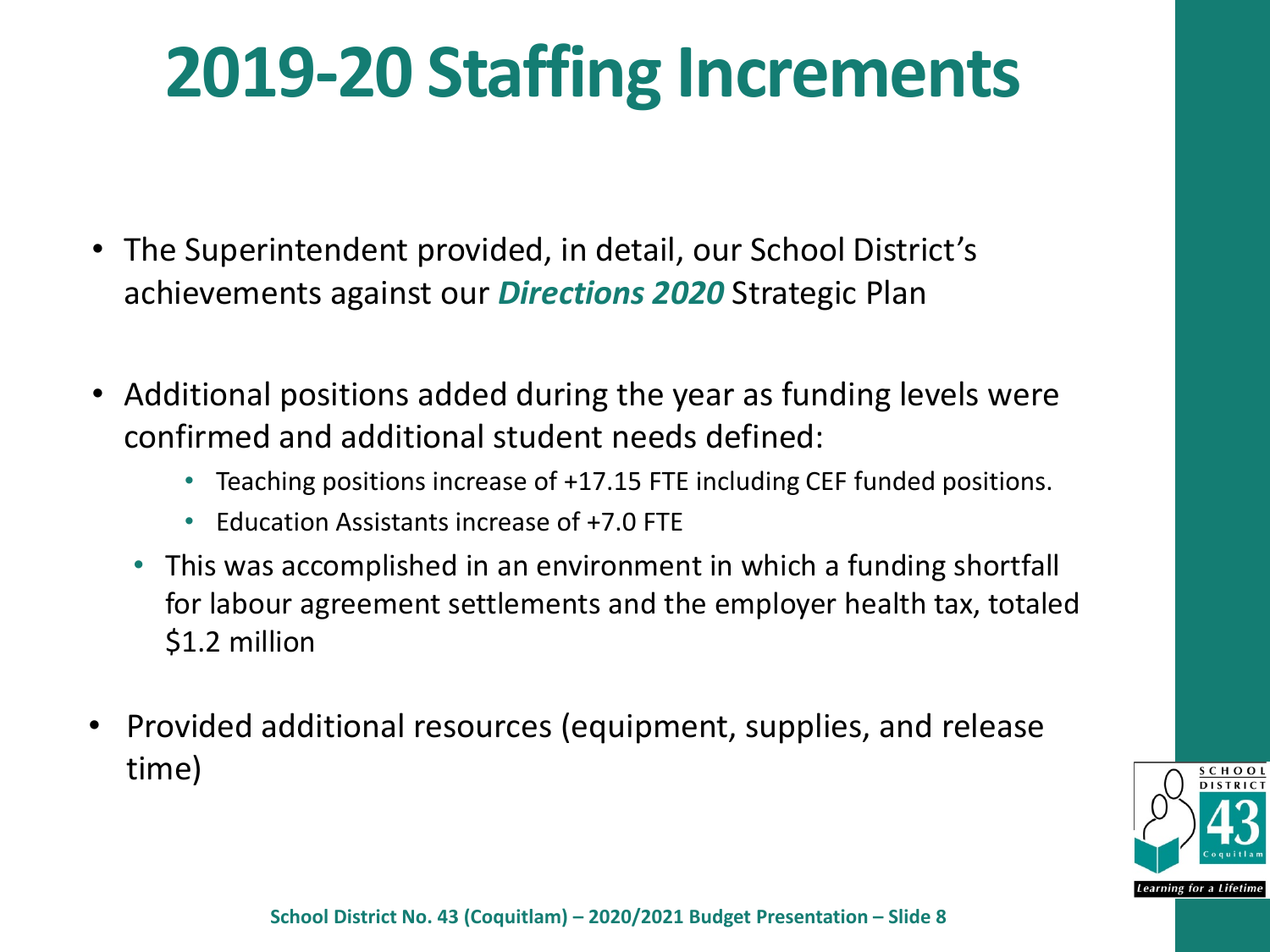### **Operating Staffing Ratios 19/20 School District vs Provincial Average**



| <b>Staffing Comparison</b>              | <b>Coquitlam Staff</b> | <b>Provincial Average</b>  | Coquitlam                  | <b>Variance</b> | <b>Variance Prior</b><br>Year |
|-----------------------------------------|------------------------|----------------------------|----------------------------|-----------------|-------------------------------|
|                                         | (full-time equivalent) | (student: staff<br>member) | (student: staff<br>member) |                 |                               |
| <b>Teachers</b>                         | 1,809.25               | 17.56                      | 17.07                      | 2.79%           | 2.68%                         |
| <b>Principals &amp; Vice-Principals</b> | 124.50                 | 202.64                     | 248.10                     | $-22.44%$       | $-21.86%$                     |
| <b>Other Professionals</b>              | 69.00                  | 289.32                     | 447.66                     | -54.73%         | $-56.53%$                     |
| Support Staff                           | 527.10                 | 49.51                      | 58.60                      | $-18.36\%$      | $-18.05%$                     |
| <b>Educational Assistants</b>           | 545.94                 | 46.43                      | 56.58                      | $-21.86%$       | $-26.34%$                     |
| <b>All Staff</b>                        | 3,075.79               | 9.34                       | 10.04                      | $-7.52%$        | $-8.08%$                      |



**Learning for a Lifetime**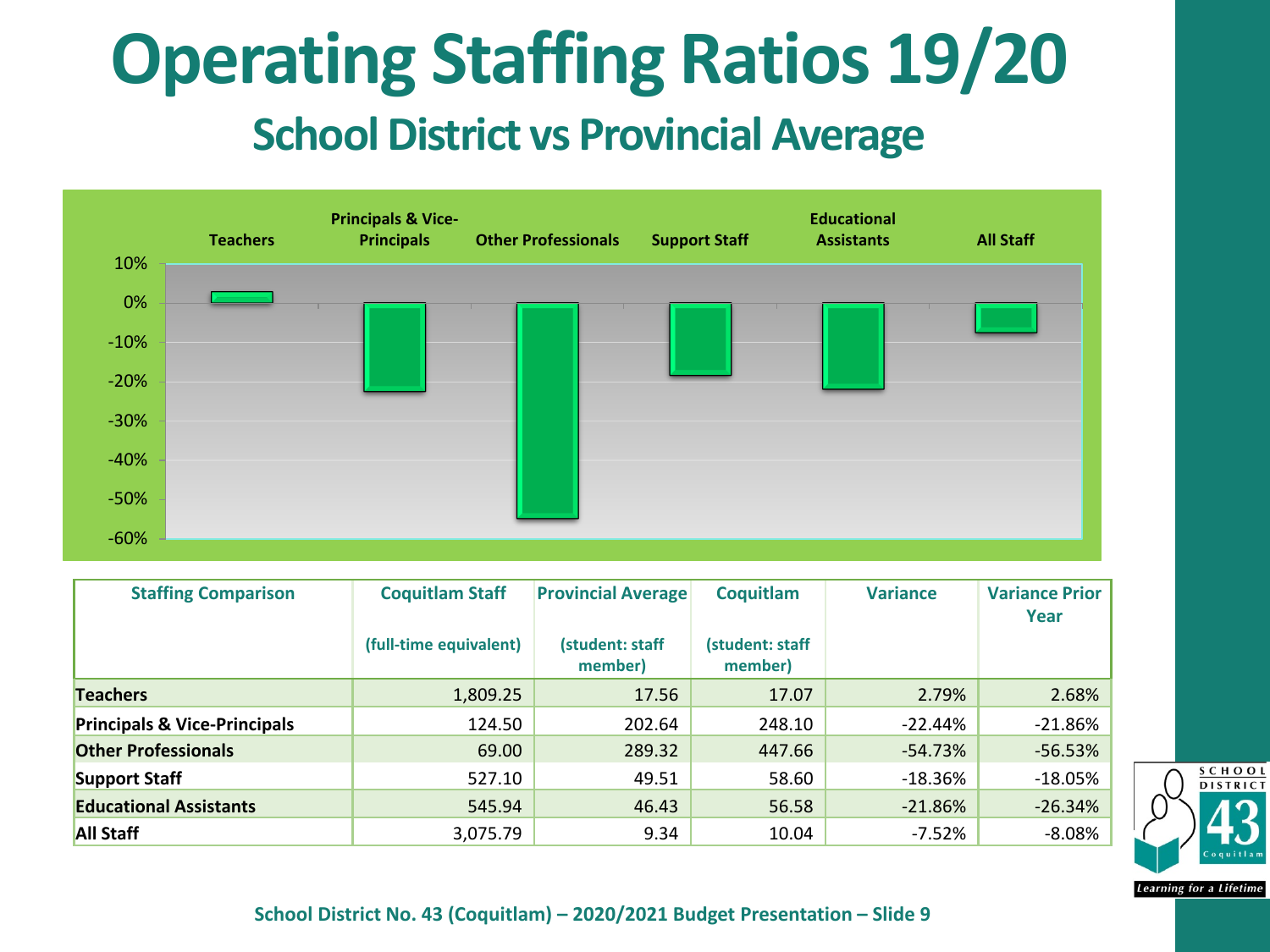### **Budget Process Consultation Guide**



The Consultation Guide provides information related to budget planning, the governance principles under which budgets are developed, and some general background information.

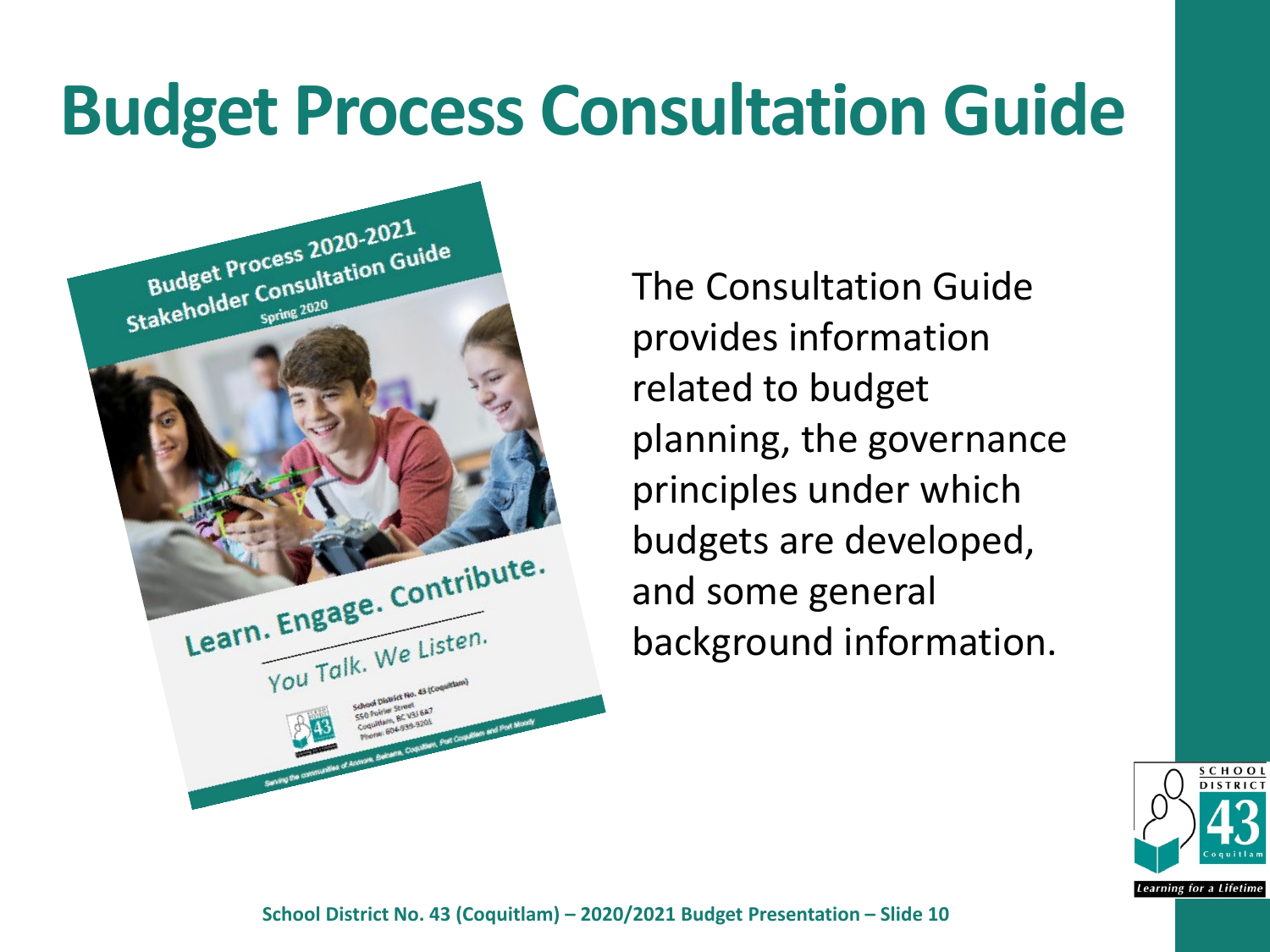### **2020-21 Budget Consultation**

- Prior to Developing the 2020/21 Budget, the Board invited stakeholder groups (CTA, CUPE, CPVPA, DPAC) to meet with them and listen to their concerns, receive information and share this feedback with senior management.
- New this year, was a special public meeting in February 2020 to receive stakeholder and public input to help shape the 2020/21 budget.
- Summary of Stakeholder Comments -Refer to this through the year

-When aligned with our vision and resources, incorporate them into our financial plan

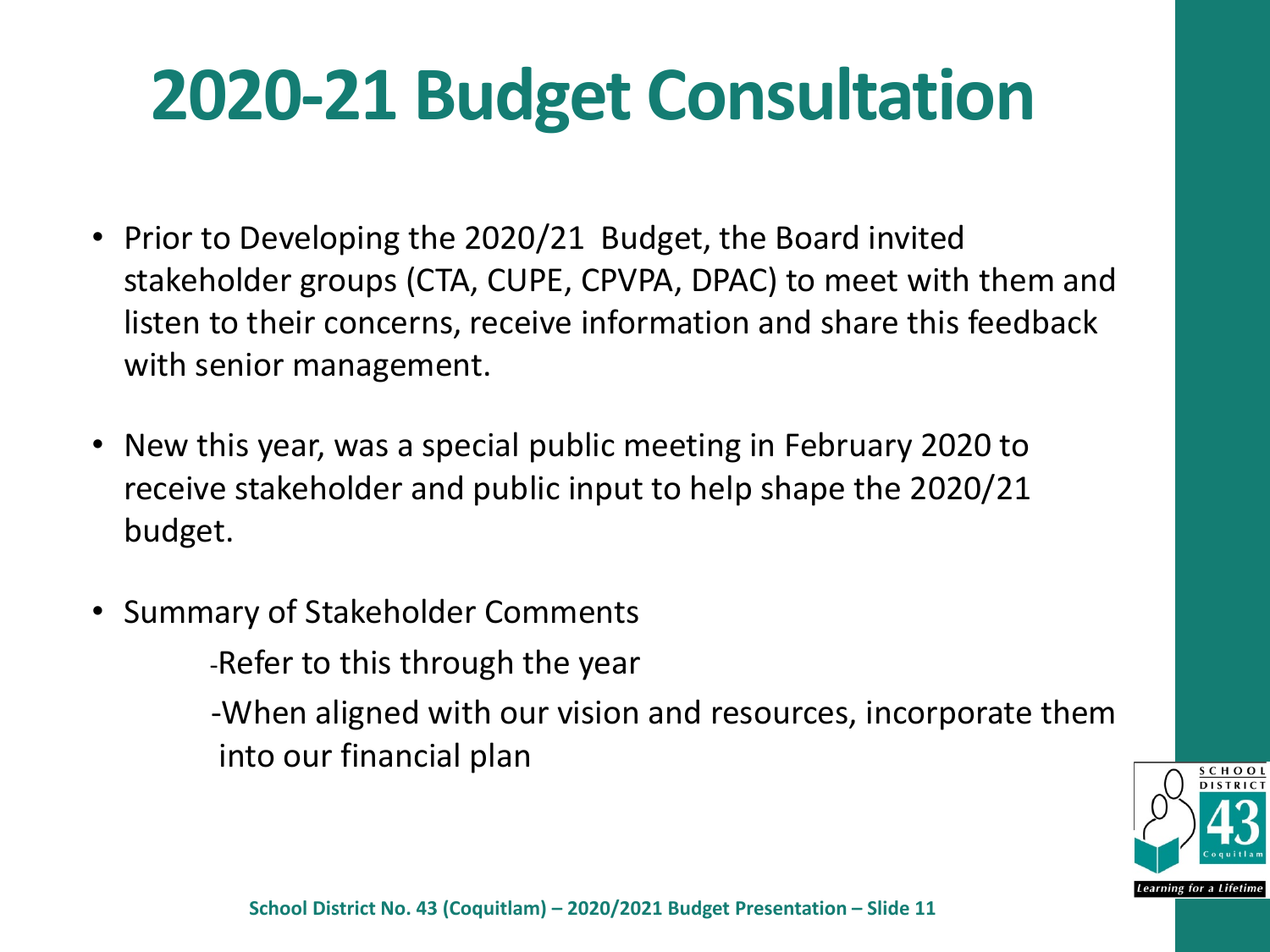### **Budget Process & Assumptions**

- What we heard and how we have responded -

#### We heard your comments and when aligned with our vision and resources have incorporated them into our financial plan.



**BOARD OF EDUCATION** 

Budget Stakeholder and Partner Group Meetings Summary 2020/21

| Related | <b>Partner</b> | <b>Stakeholder</b>                                | <b>Budgetary Request - What we Heard</b>                                                                                                                                                     | <b>How we Responded</b>                                                                                                                                                                                                                                                                                                                                                                                                                                                                                                                                                                                                                                                      |
|---------|----------------|---------------------------------------------------|----------------------------------------------------------------------------------------------------------------------------------------------------------------------------------------------|------------------------------------------------------------------------------------------------------------------------------------------------------------------------------------------------------------------------------------------------------------------------------------------------------------------------------------------------------------------------------------------------------------------------------------------------------------------------------------------------------------------------------------------------------------------------------------------------------------------------------------------------------------------------------|
|         |                | <b>Teachers - Non Enrolling/Learning Services</b> |                                                                                                                                                                                              |                                                                                                                                                                                                                                                                                                                                                                                                                                                                                                                                                                                                                                                                              |
| ÷       | <b>CTA</b>     | <b>CTA</b>                                        | If funds are available, consider adding more tier one support in<br>schools: Counsellors, Learning assistance Teachers, Language<br>Teachers, and Skill Development (non-enrolling teachers) | Non enrolling teachers ratios are established in the teacher collective<br>agreement as restored by MOU#17. SD43 continues to provide incremental<br>non-enrolling teachers through international Education as funding permits.<br>There is a lack of flexibility due to class size and composition requirements<br>within the collective agreement.                                                                                                                                                                                                                                                                                                                         |
| 2       | <b>CTA</b>     | <b>CTA</b>                                        | Increase staff for Inclusion Support Team - 1.0 Teacher, 1.0 Youth<br>Worker, 2.0 Education Assistant                                                                                        | Incremental resources have been placed into several high incident<br>elementary schools along with mentoring of teachers to provide various<br>techniques to deal with student incidents. As part of the Service<br>Improvement allocation agreement with CUPE, increased positions included:<br>1 District EA Facilitator, 10 IBS positions (Inclusion Support Team) and 21 EA<br>positions at Secondary schools from 30 to 35 hours. The Increase in hours on<br>the IST will allow for more support from the IST team. The increase in hours<br>at the Secondary schools will allow EA's to assist with Transition skills after<br>high school including work experience. |
| 盘       | <b>CPVPA</b>   | <b>CPVPA</b>                                      | Provide targeted staffing to help deal with students with ansiety and<br>those struggling at the grades 9 and 10 where they are too young to<br>go to CABE.                                  | incremental resources are being deployed as financial considerations permit.<br>We are working closely with and in support of outside providers to secure<br>additional support from Provincial Ministries.                                                                                                                                                                                                                                                                                                                                                                                                                                                                  |
|         | <b>CPVPA</b>   | <b>CPVPA</b>                                      | Additional Learning Supports (Counsellors, YW, EA's) to address<br>challenging environments at the Elementary and Middle levels.                                                             | Non enrolling teachers ratios are established in the teacher collective<br>agreement as restored by MOU#17. SD43 continues to provide incremental<br>support through International Education as funding permits. During the<br>2019/20 budget process, 10 FTE teachers were added to Middle Schools to<br>support the curriculum changes, 10 EA positions and 26 LISW positions which<br>we believe addressed aspects of this concern. Another 8 EA positions were<br>also added during the current year.                                                                                                                                                                    |



School District No. 43 (Coquitlam) – 2019/2020 Budget Presentation – Slide 12 **School District No. 43 (Coquitlam) – 2020/2021 Budget Presentation – Slide 12**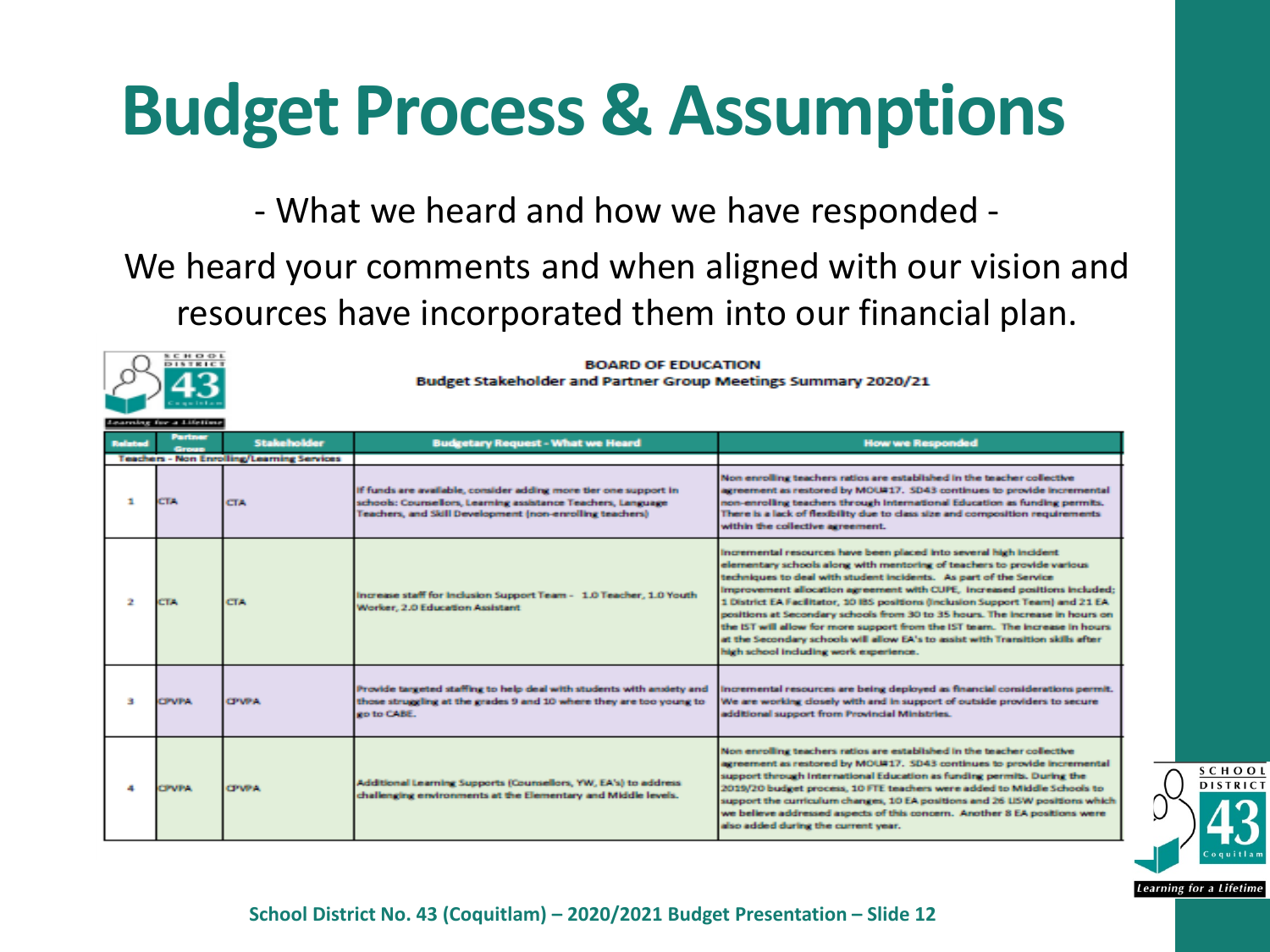### **2020/21 Preliminary Budget**

The details and assumptions are documented in our published '2020/21 Preliminary Budget and Multi-Year Financial Forecast document.

This is an aspect of our commitment to increased transparency and accountability.

Our budget development is guided by *Directions 2020* 



SCHOO

Learning for a Lifetime

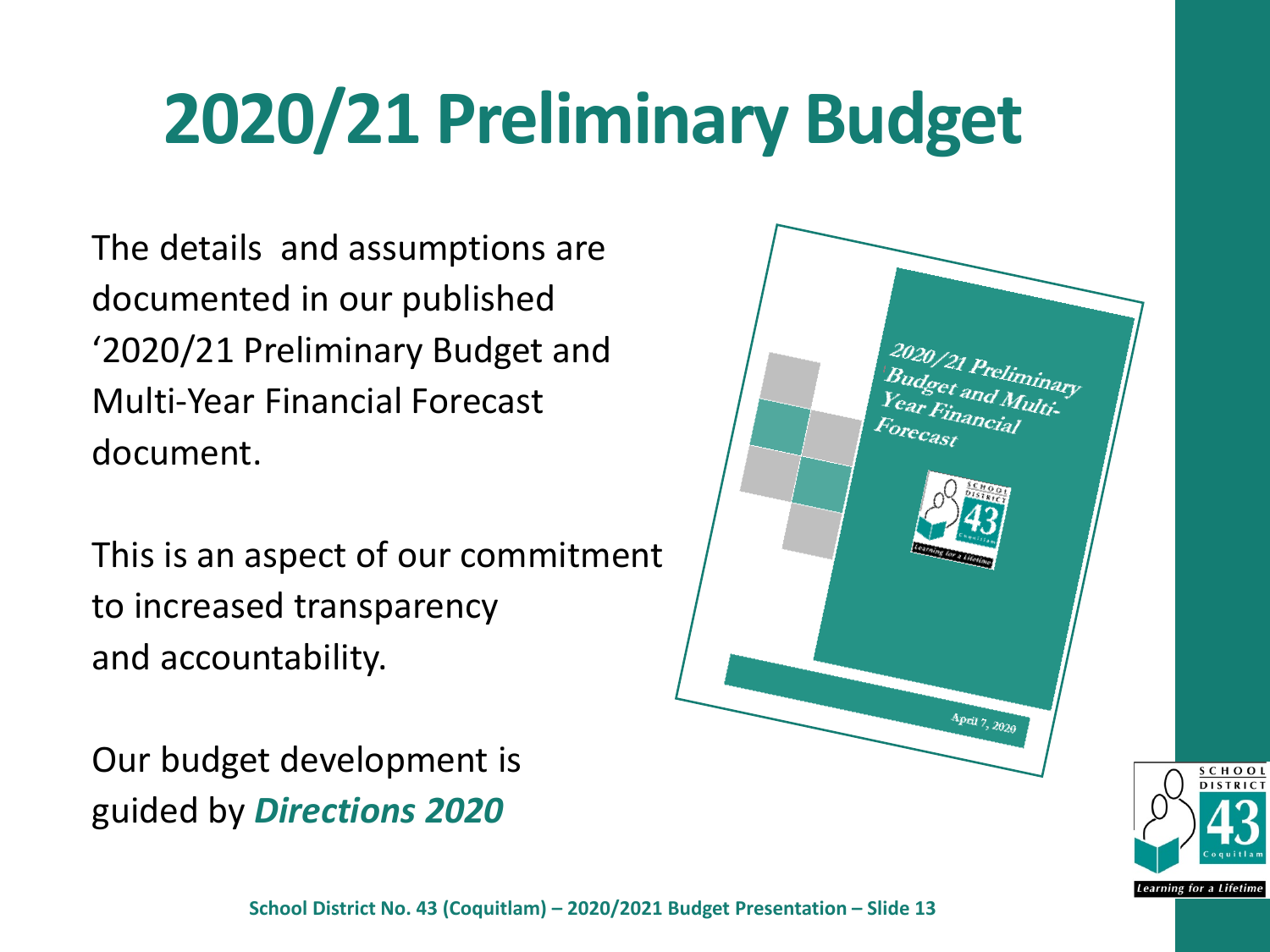# **2020/21 Budget Deliberations**

- The School District receives no funds to address inflationary costs other than contractual salary increments.
- The majority of expenditure increases are due to contractual, legislative, inflationary or regulatory requirements.
- Continued attention to identifying and investing in operating efficiencies and risk areas – as noted previously – provides an important focus for ongoing sustainability.
- Most of the budget is prescriptive which means less discretion for local boards and school districts

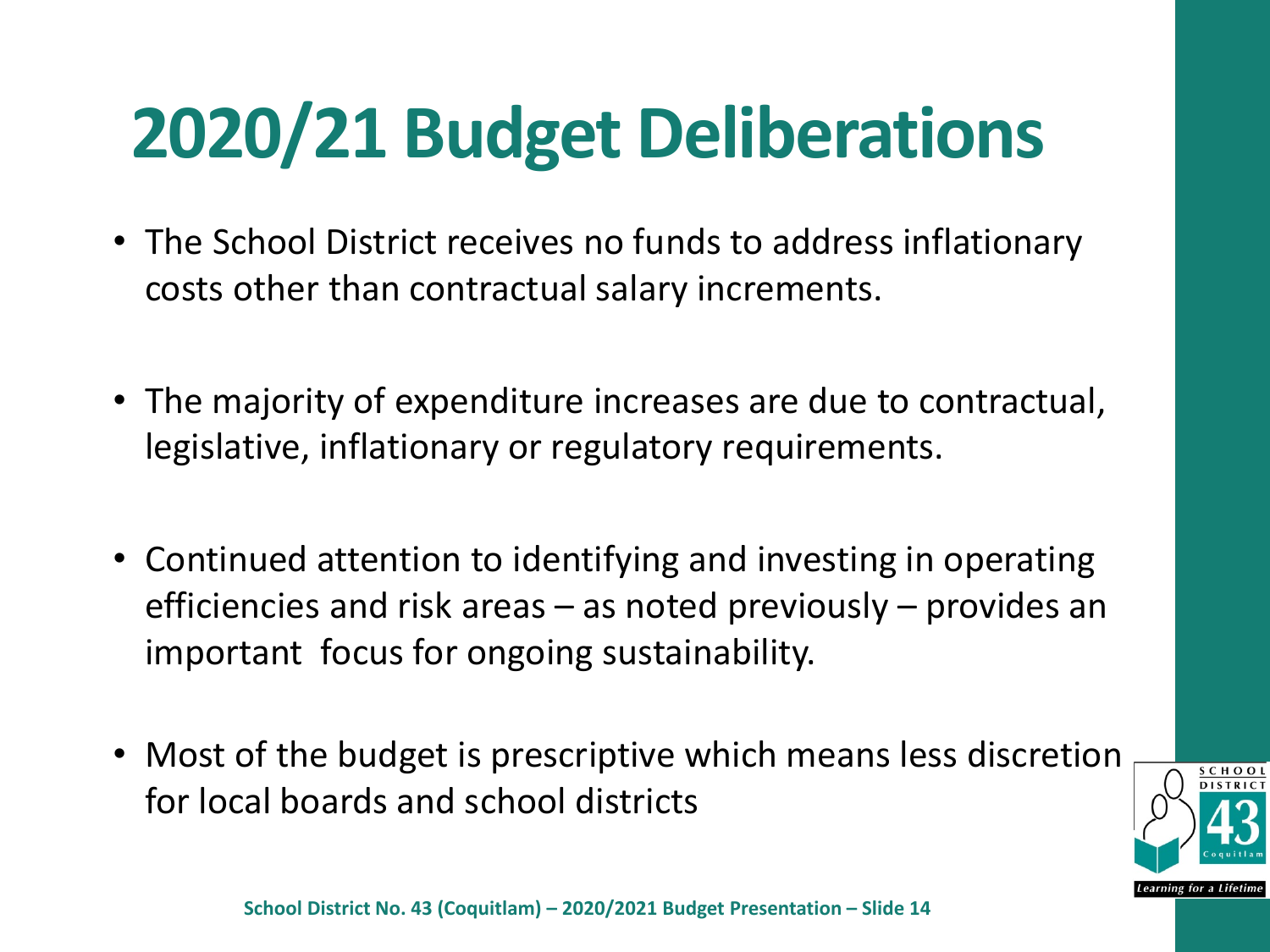### **Operating Budget Grant Funding**

- Student enrolment is expected to increase by 62 students
- Increase in Students with unique needs (SPED +87, ELL +43, Indigenous -36)
- Base Grant Funding increased by \$92 per student, from \$7,468 to \$7,560.
- Base Grant Funding increase DID NOT not adequately cover:
	- contractual wage increases for support staff,
	- employer health tax
	- and service improvement allocation for support staff
- Reduced Supplemental Funding for:
	- Vulnerable students reduced by 18%
	- Education Plan reduced by 55%
	- Classroom enhancement overhead funding reduced by 11%
- Net result: TOTAL Grant Underfunding of \$2.5 million

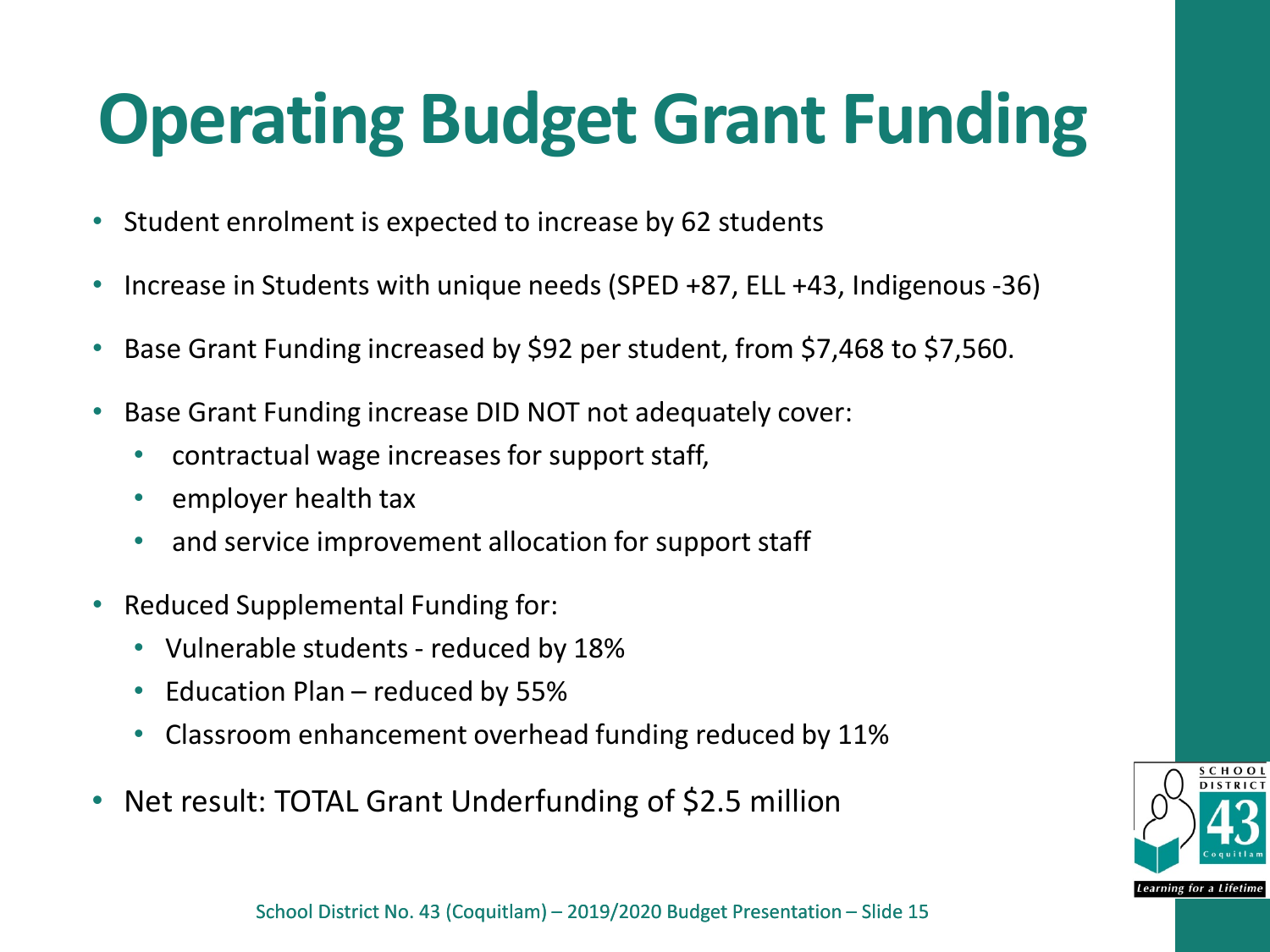### **Operating Budget Expenses**

#### **Salaries**

- Support staff salaries and wages have been increased consistent with collective agreement requirements
- A salary increment provision has been budgeted for Excluded and Administrative Staff.

#### **Benefits**

• Benefit claims costs are escalating at over 10% annually requiring significantly more funding than in past years.

#### Services and Supplies

- There has been no allowance to increase existing budgets
- Continue to retain contingency reserve of \$500k

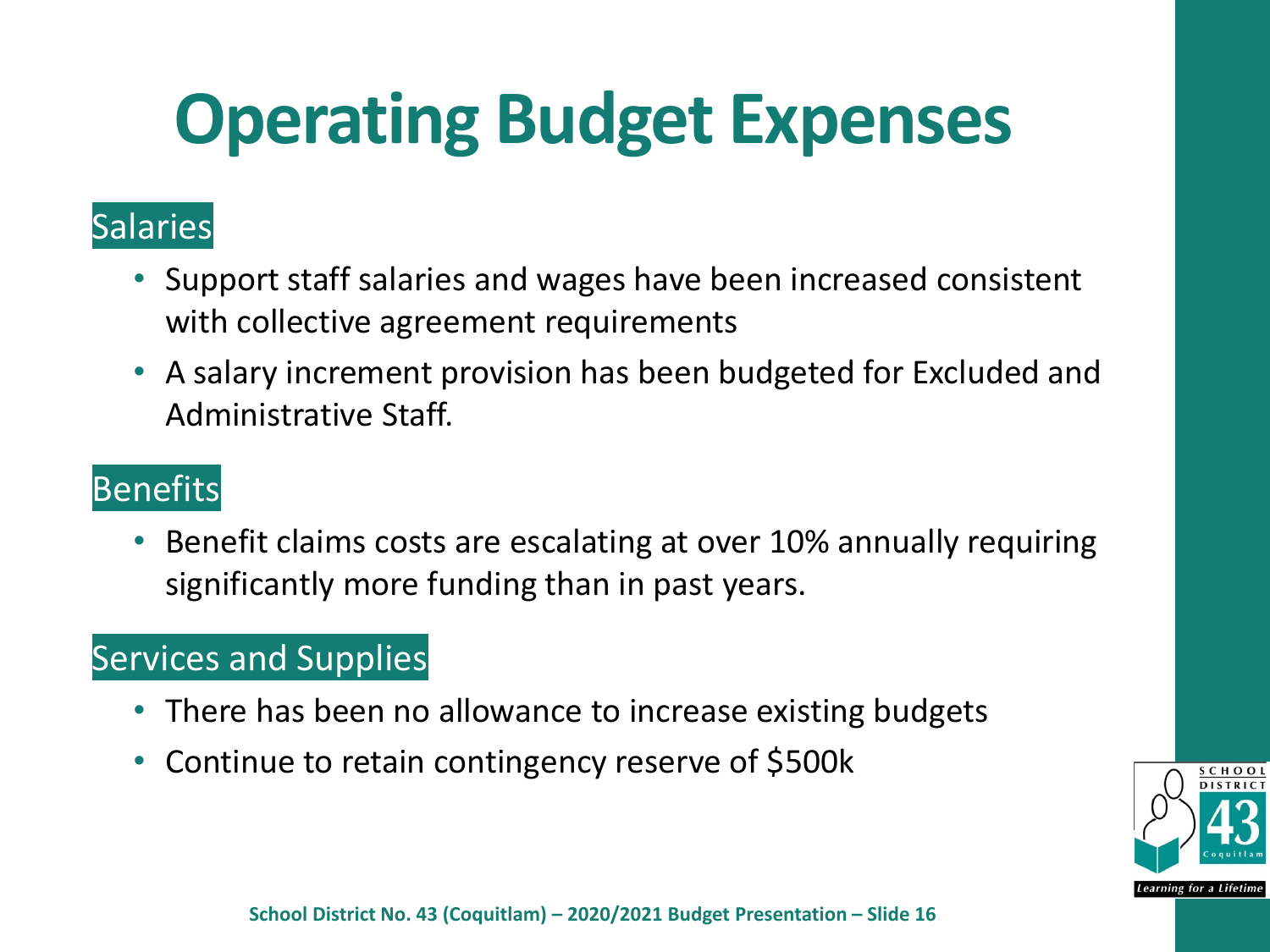# **Operating Budget – Staffing**

Staffing implications from inadequate grant funding and the impact of the COVID-19 Pandemic on International Education enrolment results in;

- A net reduction of 37 FTE teaching positions after 25 teaching position are absorbed into the Classroom Enhancement Fund.
	- This is a calculated risk as funding is not confirmed until December 2020 and only 90% of the 2019/20 budget is advanced.
- An increase of 10 FTE Education Assistants and Learning Inclusion Support Workers which recognizes the increase in students with special needs.
- A small provision for a head teacher at Leigh Elementary as we transition for an Administrator at Sheffield Elementary.

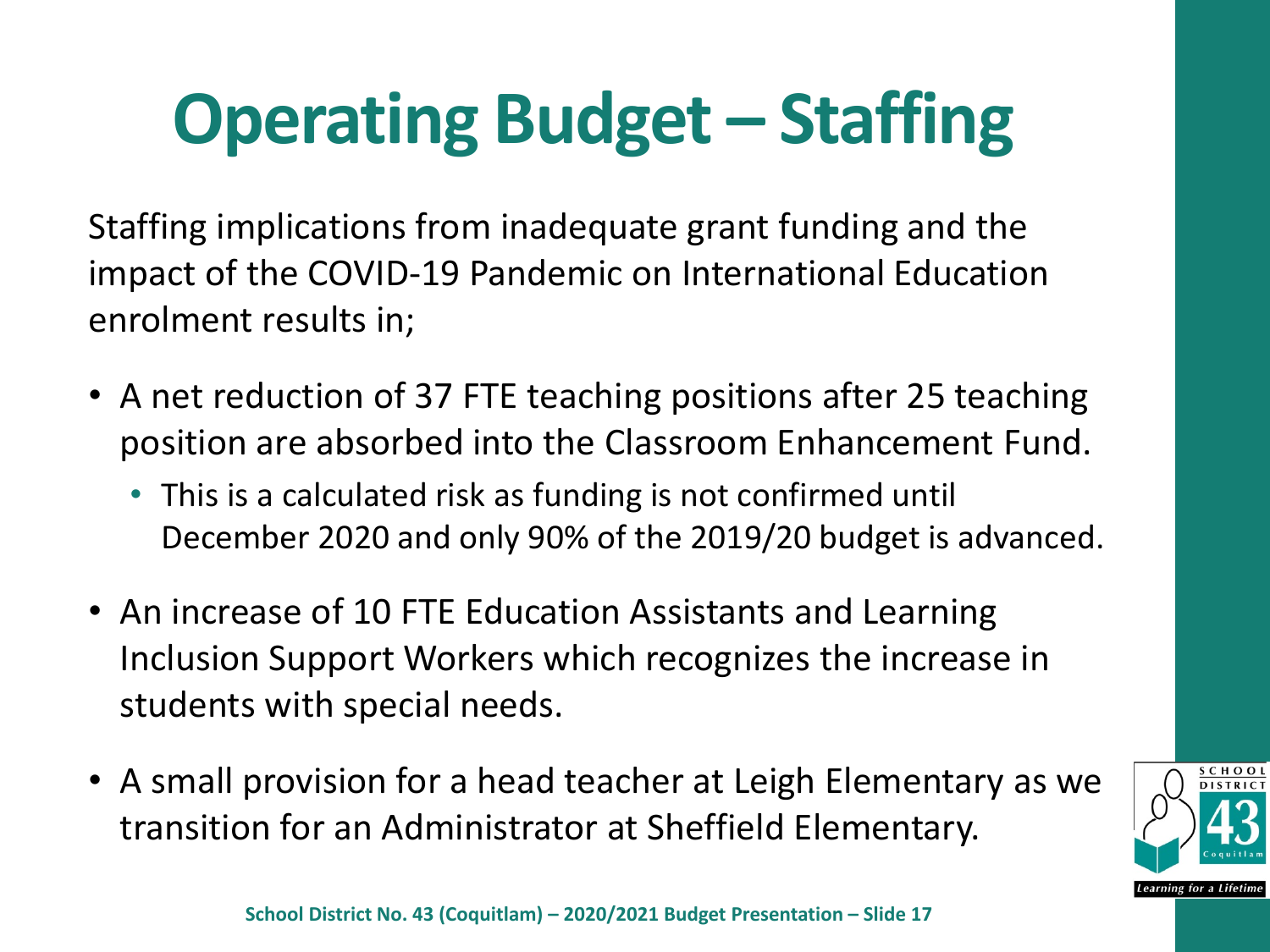# **Operating Budget Staffing**

| <b>Staffing Category</b>                                    | <b>Preliminary</b><br>2019/20 | <b>Amended</b><br>2019/20 | <b>Preliminary</b><br>2020/21 | <b>Variance</b> | <b>Comment</b>                                  |
|-------------------------------------------------------------|-------------------------------|---------------------------|-------------------------------|-----------------|-------------------------------------------------|
|                                                             | <b>FTE</b>                    | <b>FTE</b>                | <b>FTE</b>                    | <b>FTE</b>      |                                                 |
| <b>Teachers</b>                                             | 1,593.11                      | 1,596.95                  | 1,596.95                      |                 | 0.00 No additional positions added              |
| <b>Teachers - Interim Staffing</b>                          | 21.80                         | 21.80                     | 1.66                          | (20.14) CEF     | Grant underfunding with a shift to              |
| <b>Student Services Teachers</b>                            | 57.40                         | 58.70                     | 58.70                         |                 | 0.00 No additional positions added              |
| <b>Teachers - Int. Ed</b>                                   | 132.00                        | 122.00                    | 80.00                         |                 | (42.00) Decrease due to COVID-19 impact         |
| <b>Support Staff</b>                                        | 545.09                        | 544.37                    | 544.37                        |                 | 0.00 No additional positions added              |
| <b>Educational Assistants &amp; Youth</b><br><b>Workers</b> | 518.94                        | 525.94                    | 530.94                        |                 | Increase in Students with Special<br>5.00 Needs |
| <b>Learning Inclusion Support Workers</b>                   | 26.00                         | 26.00                     | 31.00                         |                 | Increase in Students with Special<br>5.00 Needs |
| <b>Administration</b>                                       | 124.50                        | 124.50                    | 124.50                        |                 | 0.00 No additional positions added              |
| <b>Other Professionals</b>                                  | 69.00                         | 69.00                     | 69.00                         |                 | 0.00 No additional positions added              |
|                                                             |                               |                           |                               |                 |                                                 |
| <b>Total</b>                                                | 3,087.84                      | 3,089.26                  | 3,037.12                      | (52.14)         |                                                 |

**Learning for a Lifetime** 

SCHOOL **DISTRICT**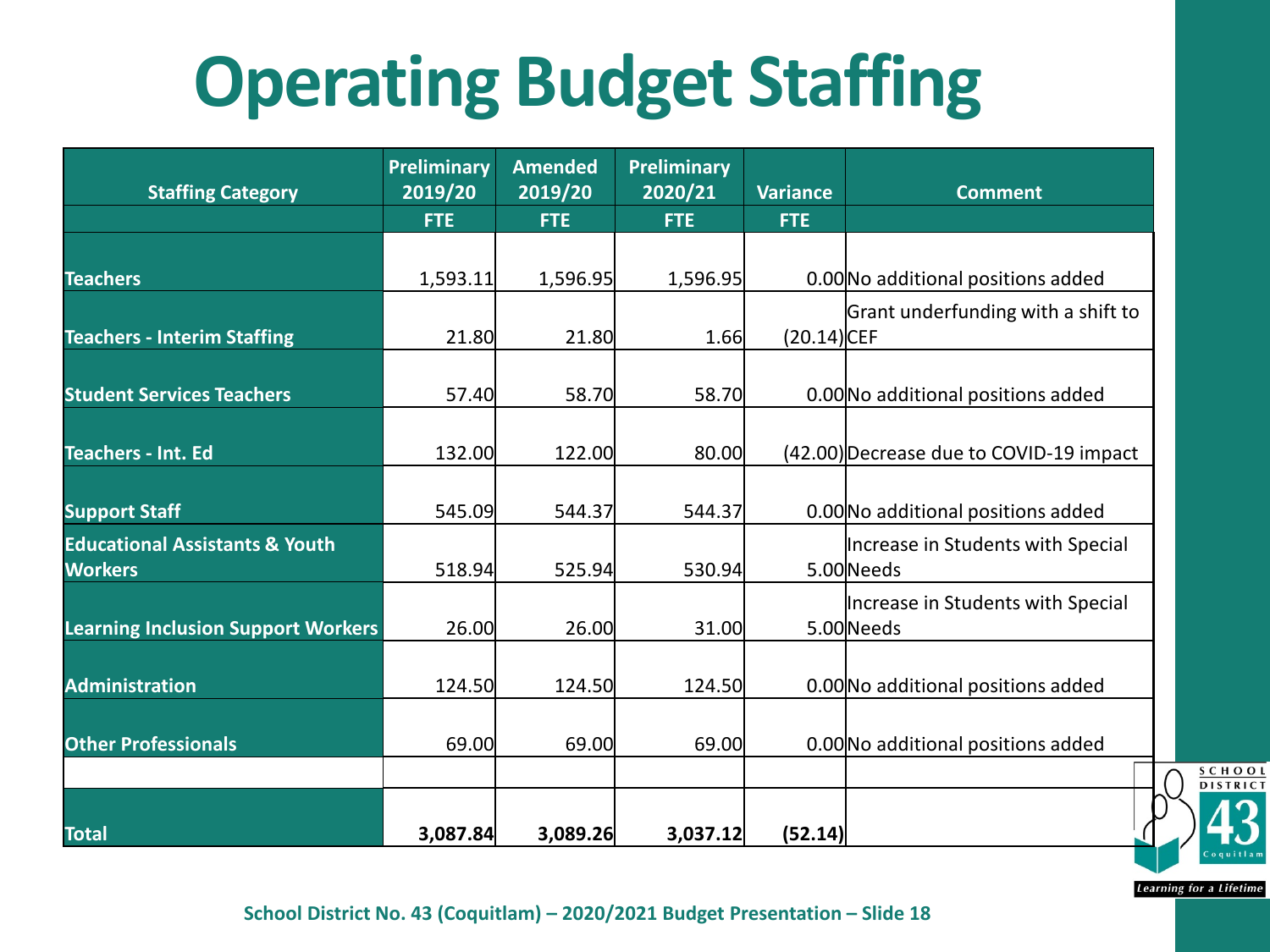### **Operating Budget Summary**

| in ('000s)                                                                 | 2019/2020 Amended<br><b>Budget</b> | 2020/2021<br><b>Preliminary Budget</b> | <b>Variance</b> |
|----------------------------------------------------------------------------|------------------------------------|----------------------------------------|-----------------|
|                                                                            |                                    |                                        |                 |
| <b>Operating Grant - MOE</b>                                               | 283,930                            | 289,122                                | 5,191           |
| <b>Adjustment to MOE Grant</b>                                             |                                    | (355)                                  | (355)           |
| <b>Other Ministry of Education Grants</b><br><b>Other Fees and Revenue</b> | 5,896                              | 2,265                                  | (3,631)         |
|                                                                            | 35,971                             | 29,394                                 | (6, 577)        |
| <b>Total - Revenue</b>                                                     | 325,797                            | 320,426                                | (5, 372)        |
| Salaries - Teachers                                                        | 147,670                            | 143,113                                | (4, 556)        |
| Salaries - Administrators                                                  | 15,715                             | 16,385                                 | 671             |
| Salaries - Educational Assistants                                          | 21,250                             | 22,074                                 | 823             |
| Salaries - Support Staff                                                   | 26,434                             | 27,084                                 | 651             |
| Salaries - Other Professionals                                             | 6,996                              | 7,156                                  | 160             |
| Salaries - Substitutes                                                     | 9,490                              | 9,362                                  | (128)           |
| <b>Benefits</b>                                                            | 68,373                             | 65,584                                 | (2,789)         |
| <b>Total - Salaries and Benefits</b>                                       | 295,928                            | 290,759                                | (5, 168)        |
| Services                                                                   | 9,327                              | 9,255                                  | (72)            |
| <b>Student Transportation</b>                                              | 431                                | 431                                    |                 |
| Supplies                                                                   | 10,098                             | 9,909                                  | (190)           |
| Utilities                                                                  | 5,262                              | 5,262                                  |                 |
| Insurance/Leases/Fees/Prof Development                                     | 6,393                              | 6,030                                  | (362)           |
| <b>Total - Supplies and Services</b>                                       | 31,511                             | 30,887                                 | (624)           |
| <b>Total - Expenses</b>                                                    | 327,439                            | 321,647                                | (5, 792)        |
| <b>Total - Current Period Surplus/ (Deficit)</b>                           | (1,642)                            | (1, 221)                               | 421             |

School District No. 43 (Coquitlam) – 2019/2020 Budget Presentation – Slide 19 **School District No. 43 (Coquitlam) – 2020/2021 Budget Presentation – Slide 19**

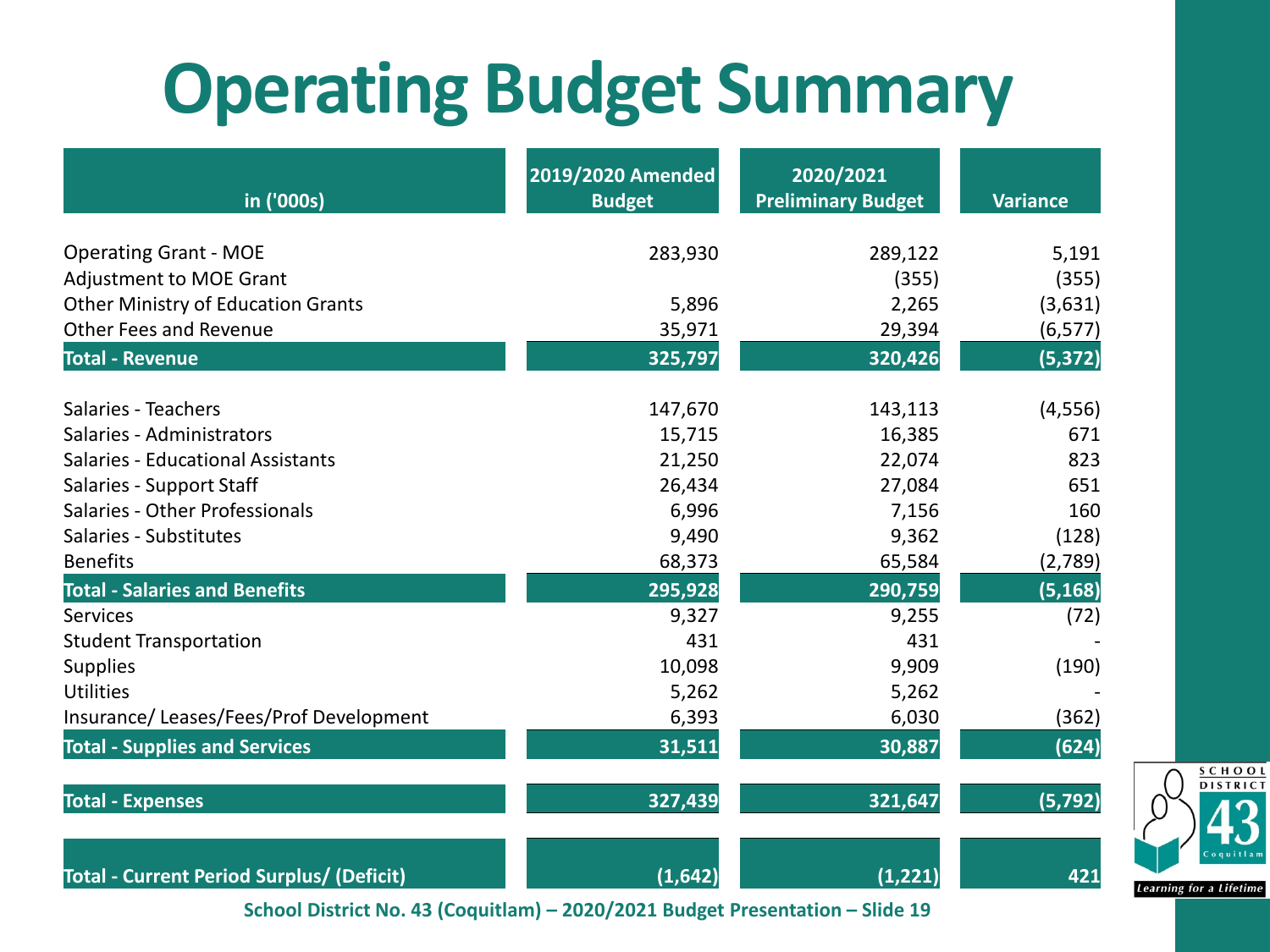### **Operating Budget Summary**

| in ('000s)                                       | 2019/2020<br><b>Amended Budget</b> | 2020/2021<br><b>Preliminary Budget</b> | <b>Variance</b> |
|--------------------------------------------------|------------------------------------|----------------------------------------|-----------------|
| <b>Total - Revenue</b>                           | 325,797                            | 320,426                                | (5, 372)        |
| <b>Total Salaries</b>                            | 227,555                            | 225,176                                | (2, 379)        |
| <b>Total Benefits</b>                            | 68,373                             | 65,584                                 | (2,789)         |
| <b>Total Services and Supplies</b>               | 31,511                             | 30,887                                 | (624)           |
| <b>Total -Expenses</b>                           | 327,439                            | 321,647                                | (5, 792)        |
|                                                  |                                    |                                        |                 |
| <b>Total - Current Period Surplus/ (Deficit)</b> | (1,642)                            | (1, 221)                               | 421             |
| <b>Transfer to Capital Account</b>               | (2,500)                            | (2,500)                                |                 |
| Accumulated Surplus - 2015/16                    | 1,393                              |                                        | (1, 393)        |
| Accumulated Surplus - 2016/17                    | 1,949                              |                                        | (1,949)         |
| Accumulated Surplus - 2017/18                    | 800                                | 1,426                                  | 626             |
| Accumulated Surplus - 2018/19                    |                                    | 1,695                                  | 1,695           |
| Accumulated Surplus - 2019/20 (estimated)        |                                    | 600                                    | 600             |
| <b>Budgeted Surplus (Deficit)</b>                |                                    |                                        |                 |



School District No. 43 (Coquitlam) – 2019/2020 Budget Presentation – Slide 20 **School District No. 43 (Coquitlam) – 2020/2021 Budget Presentation – Slide 20**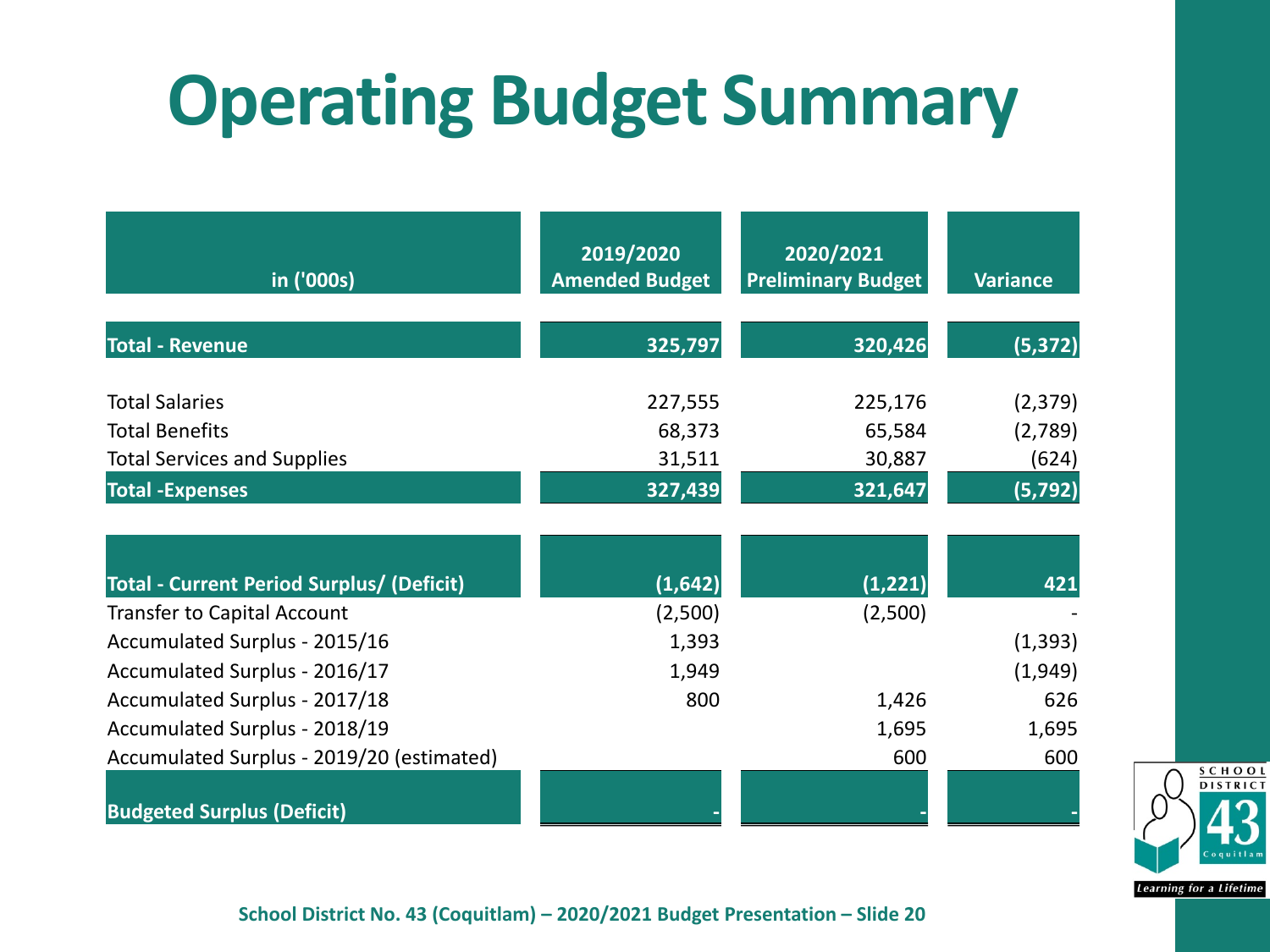### **Operating Budget Summary**

- Funding Priorities supporting Student Success;
	- $\triangleright$  Regulatory and Statutory requirements (primarily benefits)  $\triangleright$  Increased support for our most vulnerable learners
- Use of Accumulated Financial Reserves (\$3.721 million)
	- which has mitigated the significant impact of the loss of grant revenues
- Retained current level of School Supply funds
- \$500,000 emergent issue reserve

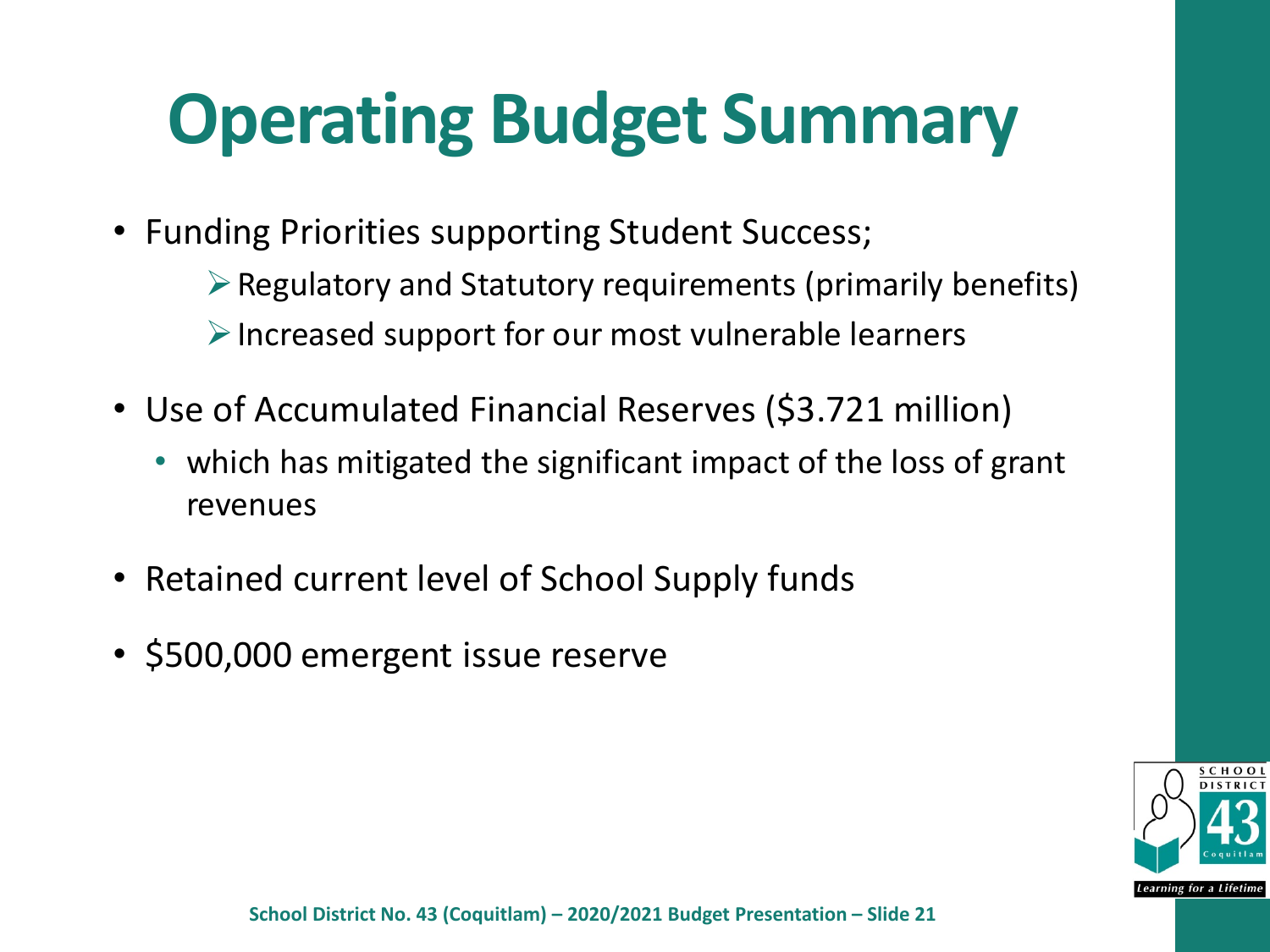### **Special Purpose Funds**

#### Special Purpose funds include:

- School Generated Funds
- Annual Facility Grant
- Learning Improvement Fund
- CommunityLINK Funds
- Classroom Enhancement Fund
- Provincial Resource Program
- Federal French Language Grant
- Settlement Services and Language Instruction for Newcomers
- Early Learning Programs (Strong Start & Ready Set Learn, Changing results for Young children (\*new))
- Mental Health in Schools (\*new)
- First Nations Student Transportation (\*new)
- Other Funds

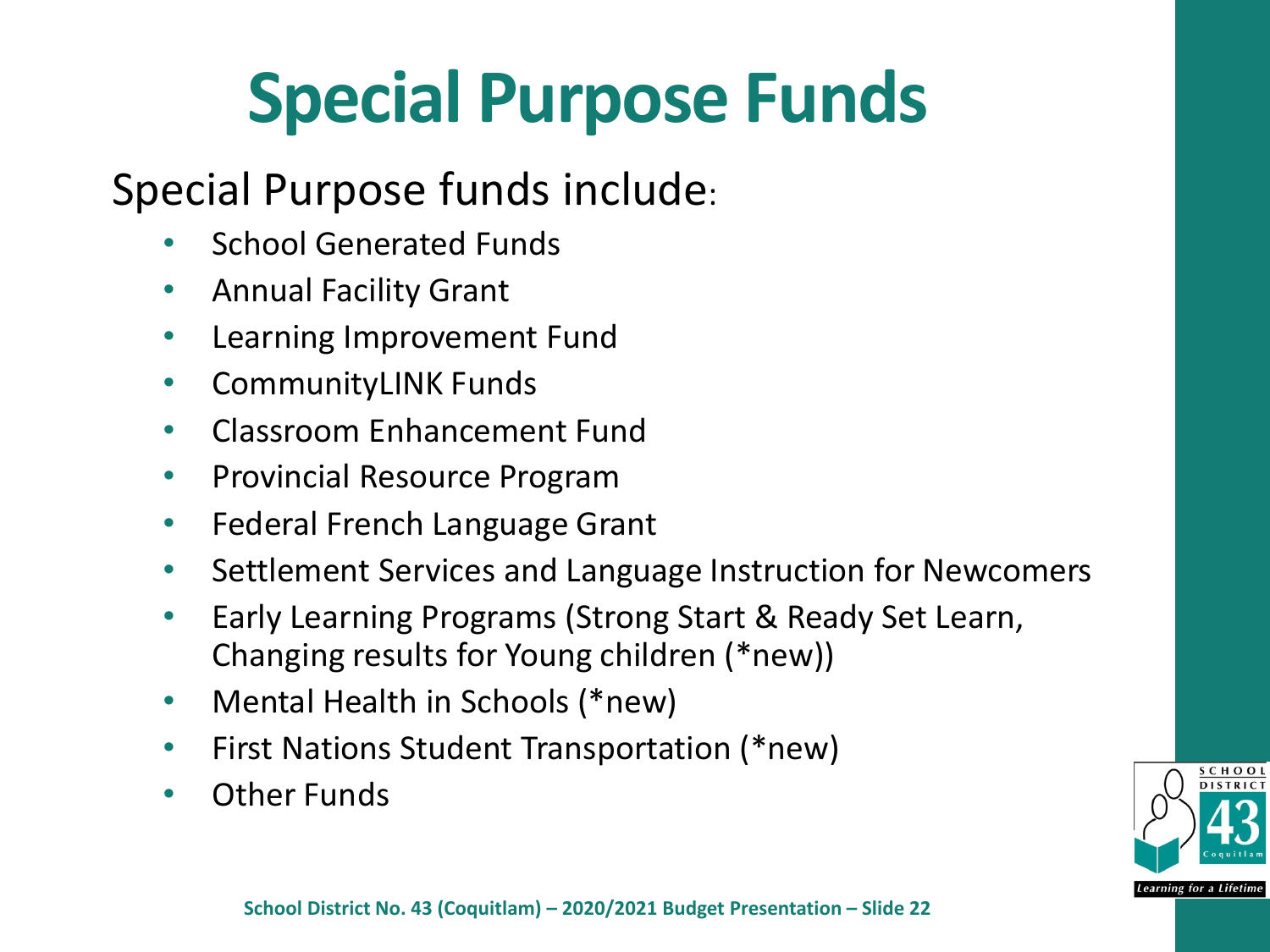### **Classroom Enhancement Fund**

| <b>Description</b>  | $\overline{ 2018/19 }$<br><b>Actual</b> |            | 2019/20<br><b>Amended</b><br><b>Budget</b> |            | 2020/21<br><b>Preliminary</b><br><b>Budget</b> |            | <b>Variance</b>          |                |
|---------------------|-----------------------------------------|------------|--------------------------------------------|------------|------------------------------------------------|------------|--------------------------|----------------|
|                     |                                         |            |                                            |            |                                                |            |                          |                |
|                     | <b>FTE</b>                              | Ś          | <b>FTE</b>                                 | Ś          | <b>FTE</b>                                     | Ś          | <b>FTE</b>               | Ś              |
| <b>Teachers</b>     | 181.00                                  | 18,724,080 | 234.04                                     | 25,443,071 | 259.03                                         | 28,052,206 | 25.00                    | 2,609,135      |
| TTOC's              |                                         | 616,598    |                                            | 877,644    |                                                | 971,378    |                          | 93,734         |
| Ed. Assistants      | 23.00                                   | 1,010,379  | 33.00                                      | 1,595,039  | 33.00                                          | 1,649,769  | $\overline{\phantom{a}}$ | 54,730         |
| Administrators      | 9.00                                    | 873,283    |                                            | 521,149    |                                                | 270,394    | $\overline{\phantom{a}}$ | (250, 755)     |
| Other Staffing      | 3.00                                    | 318,476    | 1.00                                       | 168,436    | 1.00                                           | 178,249    | $\overline{\phantom{0}}$ | 9,813          |
| Other Expenses      |                                         | 459,908    |                                            | 177,069    |                                                | 96,000     | $\overline{\phantom{a}}$ | (81,069)       |
| <b>Remedy Costs</b> |                                         | 2,154,619  |                                            | 1,796,544  |                                                | 1,796,544  | $\overline{\phantom{a}}$ | $\overline{0}$ |

**Total 216.00 24,157,343 268.04 30,578,952 293.03 33,014,539 25.00 2,435,587**



School District No. 43 (Coquitlam) – 2019/2020 Budget Presentation – Slide 23 **School District No. 43 (Coquitlam) – 2020/2021 Budget Presentation – Slide 23**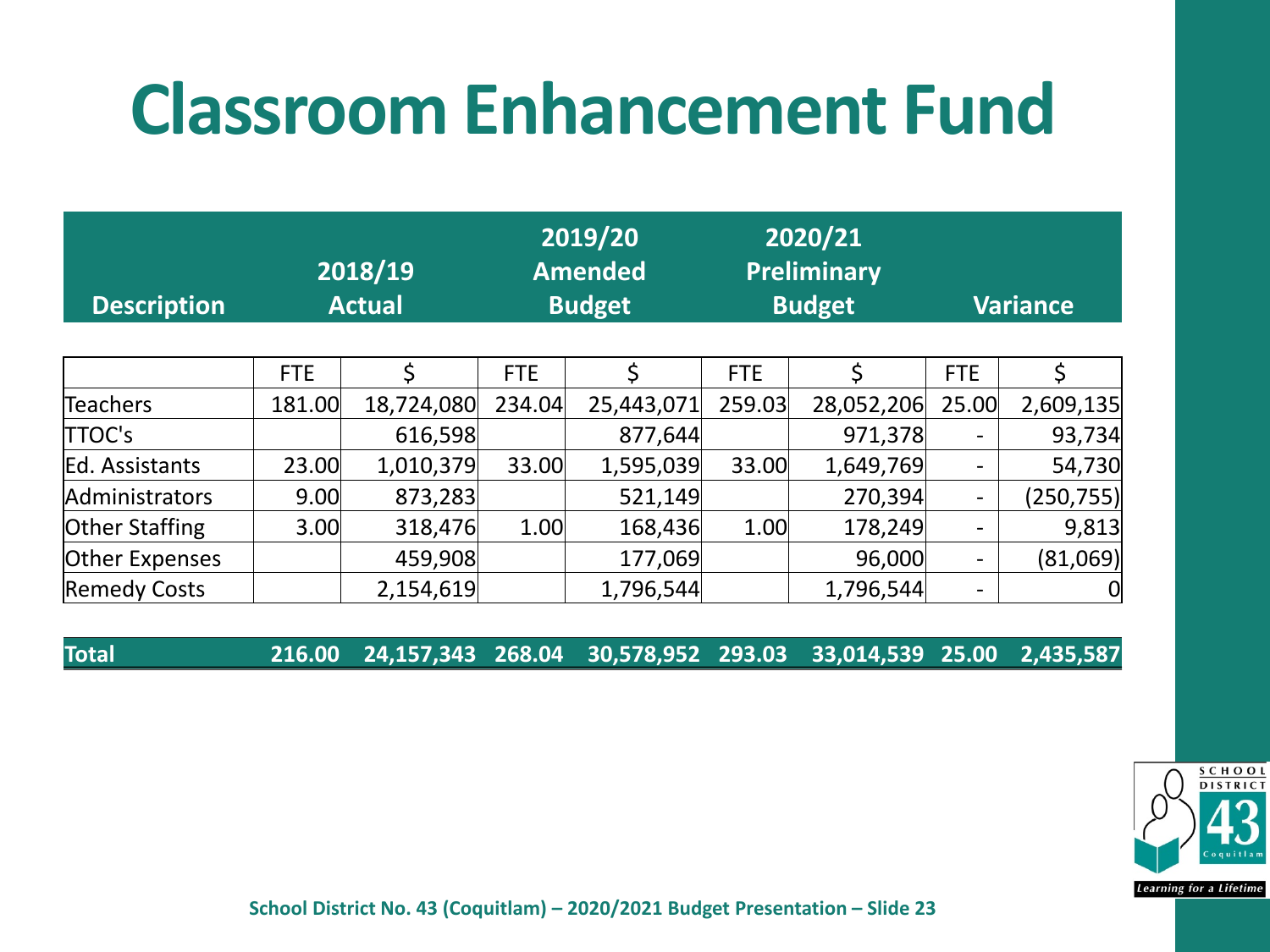# **Capital 2020/21**

Our Capital Budget incorporates the following key elements:

- Net Budget Changes to Investment in Tangible Capital Assets
- Construction funding for Centennial Secondary, Minnekhada Middle, Irvine Elementary and Sheffield
- Continued MOA#17 best efforts:
	- Classroom additions at Charles Best Secondary (6 classrooms) Westwood Elementary (4 classrooms) Panorama Heights Elementary (4 classrooms) and various other space to classroom conversion
- Planning for Moody Elementary, Montgomery, and the Education Learning Center (ELC)
- Annual Facility Grant

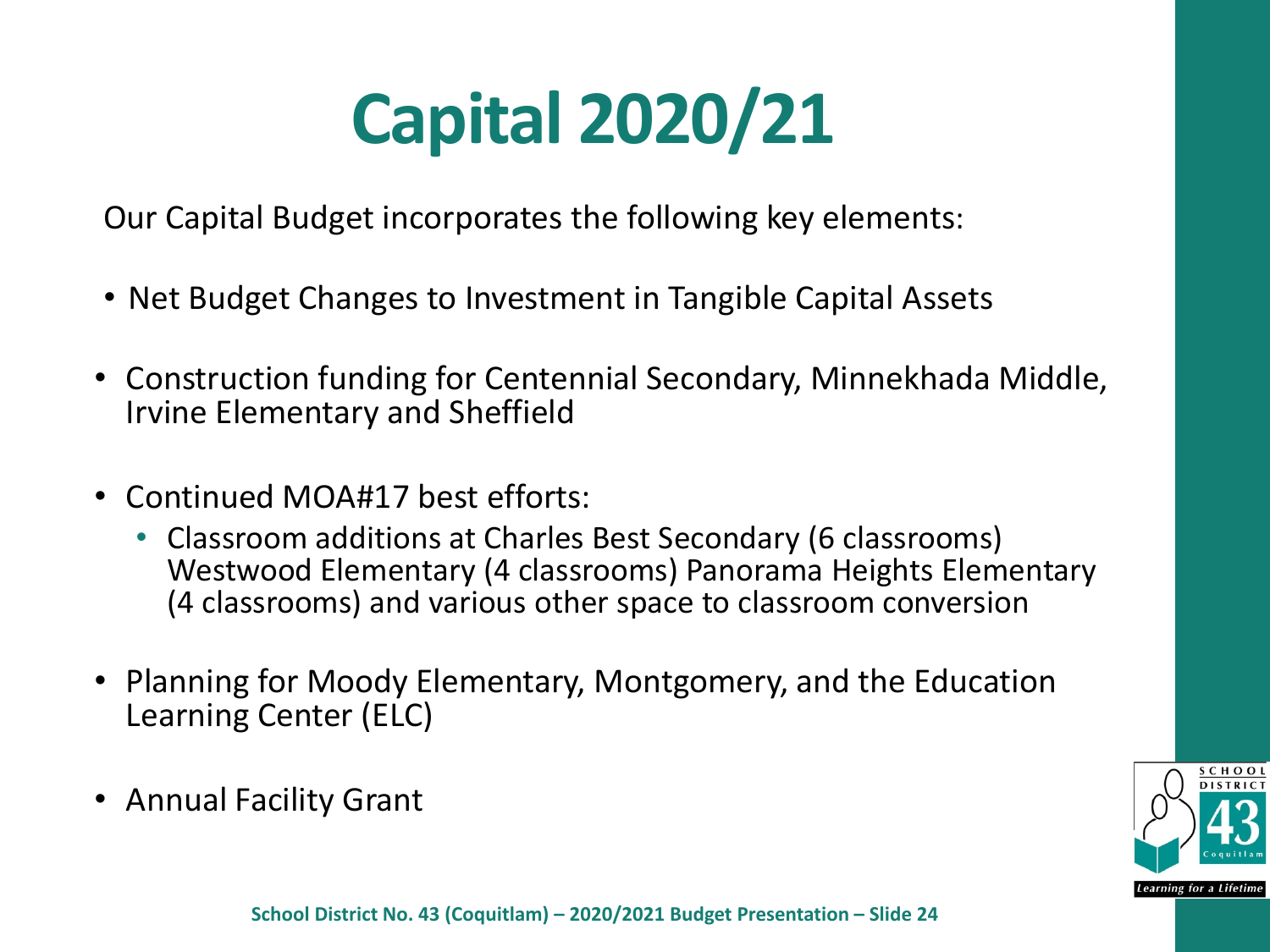### **Risks Factors**

- COVID-19
- Funding Adequacy
	- $\triangleright$  Realized and absorbing ongoing grant underfunding
	- Classroom Enhancement Fund
	- Grant Funding Model Implementation Phase II Impacts
	- Capital Funds
	- $\triangleright$ Inflation
		- $\triangleright$  Escalating Benefit claims costs
- International Education Revenues

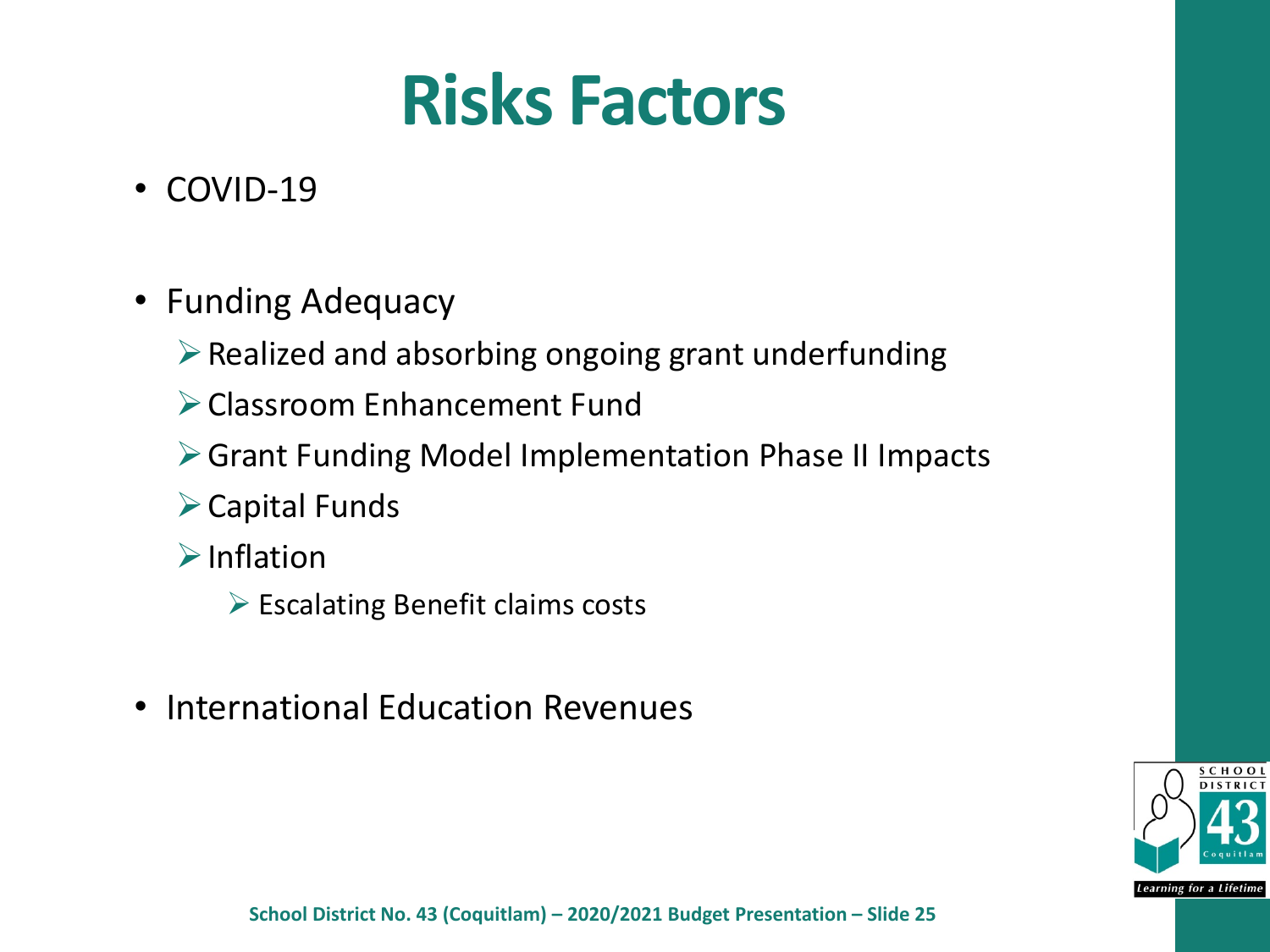### **Multi-Year Forecast**

- We have provided a multi-year financial forecast in alignment with *Directions 2020*.
	- The assumptions, graphs, and projections are discussed in more detail in our Report.
- Key takeaway The Financial Outlook remains positive.
- The unknown risks to our multi-year plan forecast primarily relate to Phase II of the Funding Model Review

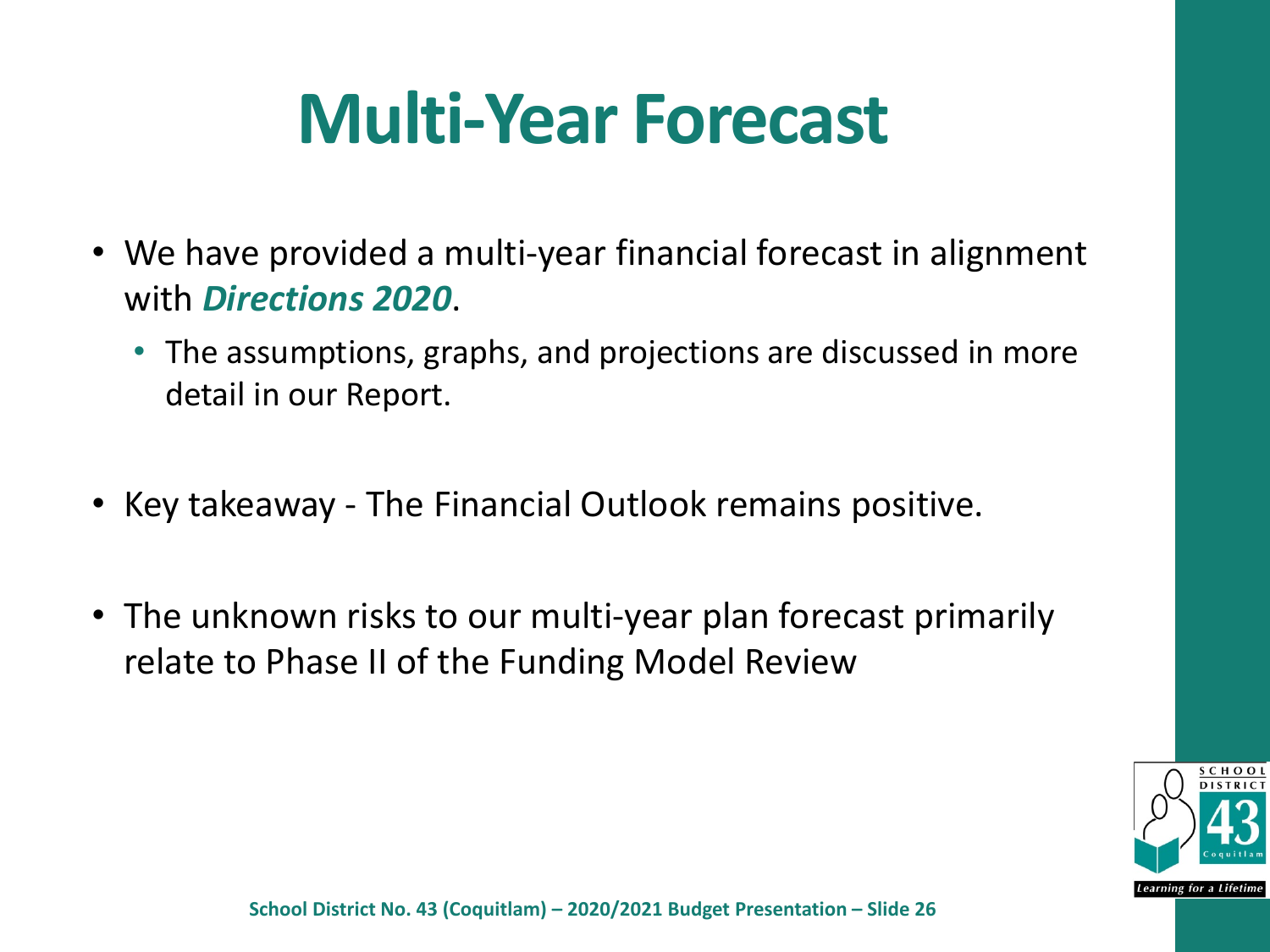# **2020/21 Budget Outcomes**

- Balanced the multiple interests of all stakeholders
- Maintaining a financially healthy and sustainable school district
- Limiting the impact of reduced grant funding
- Financial Stability through Accumulated Financial Reserves
- Supporting our most Vulnerable Learners
- Maximizing Resources for Student Success